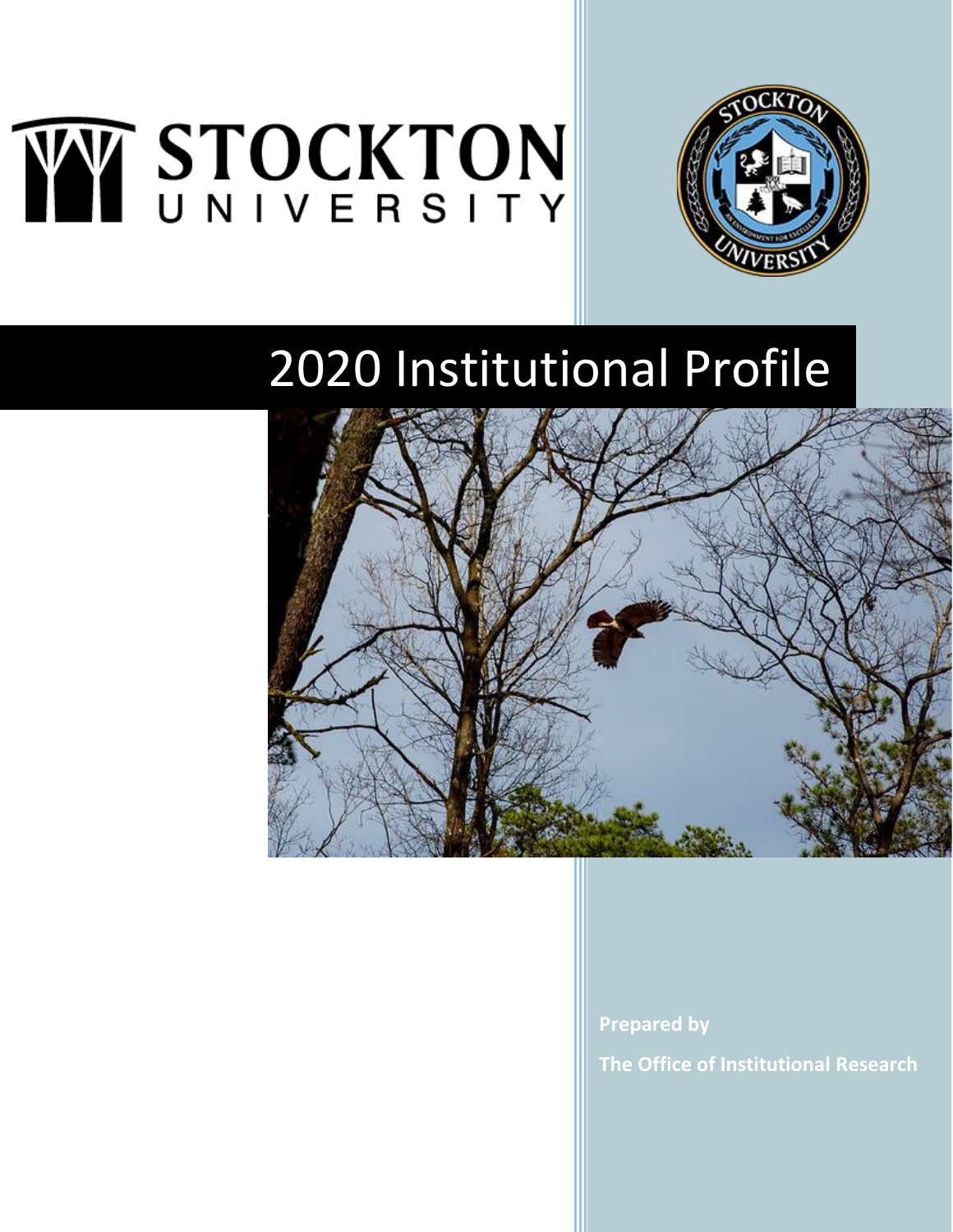# Table of Contents

| А.        |                                                                                                   |  |
|-----------|---------------------------------------------------------------------------------------------------|--|
| 1.        |                                                                                                   |  |
| 2.        |                                                                                                   |  |
| <b>B.</b> |                                                                                                   |  |
| 1.        |                                                                                                   |  |
| 2.        |                                                                                                   |  |
| 4.        |                                                                                                   |  |
| C.        |                                                                                                   |  |
| 1.        | Mean Evidence-Based Reading & Writing (ERW) and Math SAT Scores, Fall 2019 7                      |  |
| 2.        |                                                                                                   |  |
|           | Total Number of Undergraduate Students Enrolled in Remedial Courses in Fall 2019 7<br>a.          |  |
|           | Total number of First-time, Full-time Students Enrolled in a Remedial Course in Fall 2019 7<br>b. |  |
|           | First-time, Full-time students Enrolled in a Remedial Course in Fall 2019 by Subject Area7<br>c.  |  |
| 3.        |                                                                                                   |  |
|           | a.                                                                                                |  |
|           | b.                                                                                                |  |
|           | c.                                                                                                |  |
| 4.        | Financial Aid from Federal, State & Institution-Funded Programs (AY 2018-19)  9                   |  |
| 5.        |                                                                                                   |  |
|           | a.                                                                                                |  |
|           | b.                                                                                                |  |
| D.        |                                                                                                   |  |
| 1.        | Four-, Five- and Six-Year Graduation Rates of Fall 2013 Full-time First-time Degree-Seeking       |  |
|           | a.                                                                                                |  |
| 2.        | Third-semester Retention of First-time Undergraduates, Fall 2018 to Fall 2019 11                  |  |
|           | a.                                                                                                |  |
| E.        |                                                                                                   |  |
| 1.        | Full-time Faculty by Race/Ethnicity, Gender, Tenure Status and Academic Rank, Fall 201912         |  |
| 2.        |                                                                                                   |  |
| 3.        |                                                                                                   |  |
|           |                                                                                                   |  |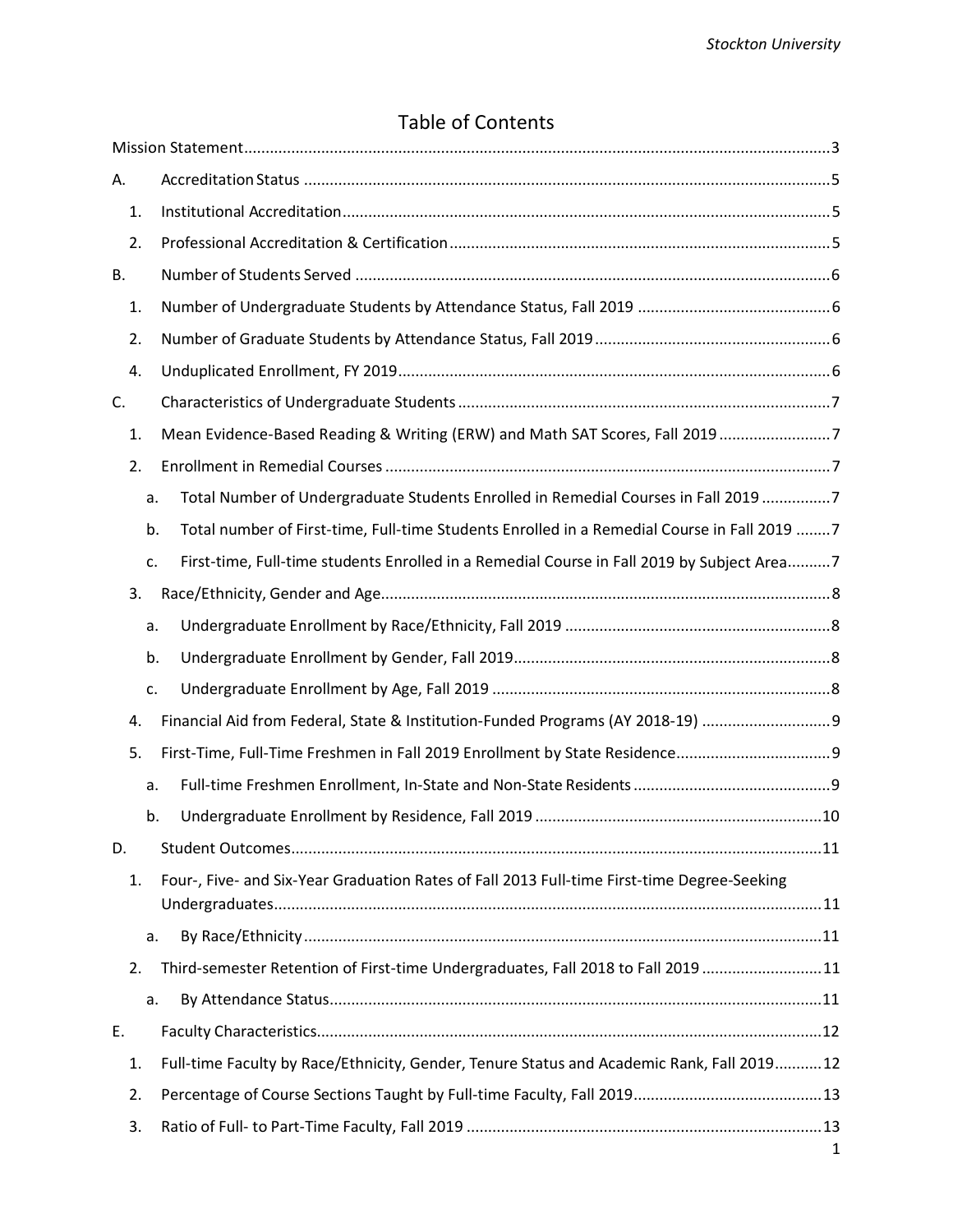| F. |    |  |
|----|----|--|
| 1. |    |  |
| 2. |    |  |
| 3. |    |  |
| G. |    |  |
|    | 1. |  |
| Η. |    |  |
|    |    |  |
|    |    |  |
|    |    |  |
|    |    |  |
|    |    |  |
|    |    |  |
| Ι. |    |  |
|    |    |  |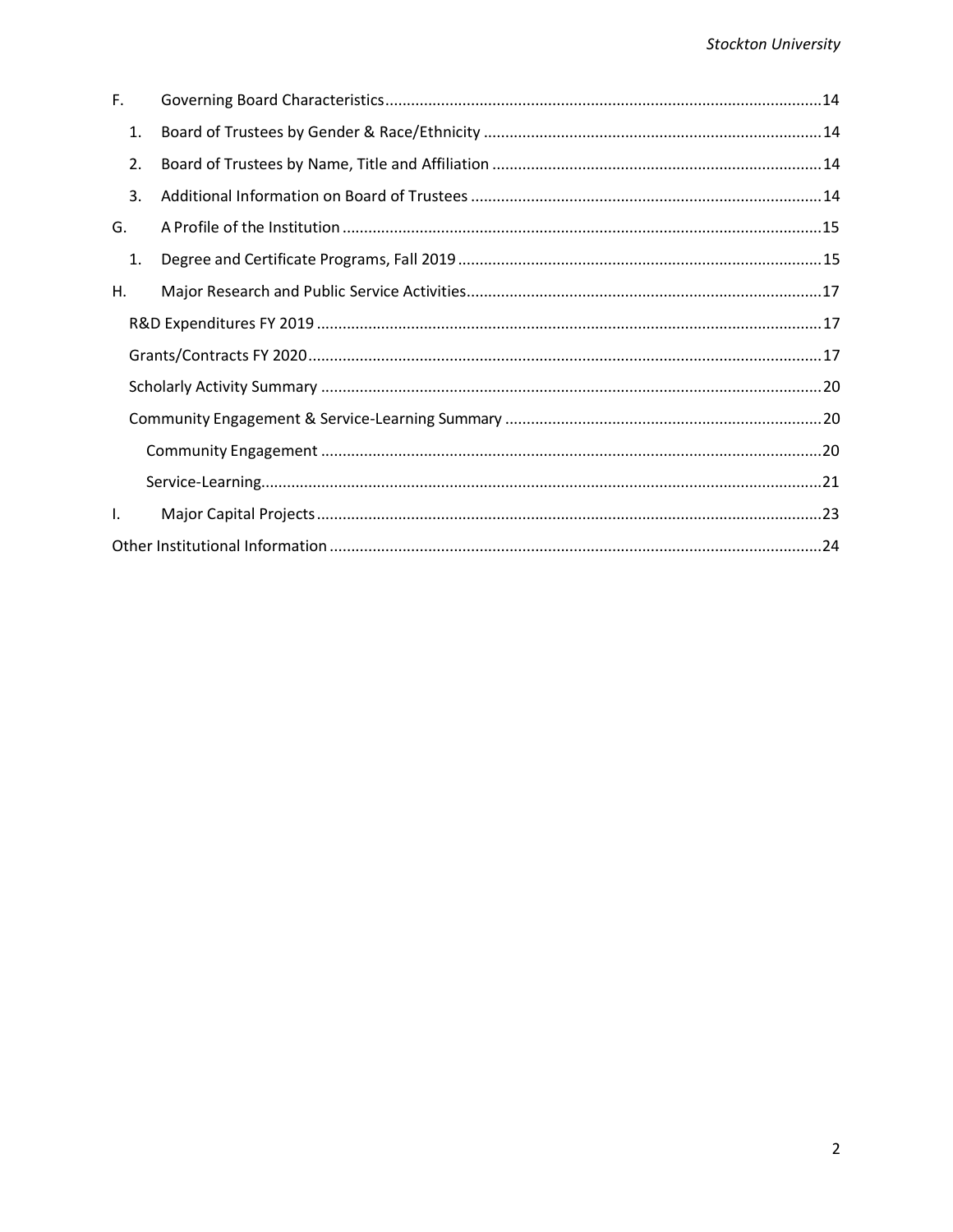# **Mission Statement**

#### Revised and Adopted by the Board of Trustees in 2017

#### <span id="page-3-0"></span>*Prologue*

Founded in 1969 as a public, four-year college within the New Jersey system of higher education, Stockton University offers more than 40 undergraduate degree programs as well as 14 advanced degree programs, seven educational endorsement programs, seven certificate and preparation programs, and a vast array of minors.

Stockton's 2,000-acre campus, situated in the Pinelands National Reserve, is New Jersey's largest university campus. The main campus is located in Galloway, and satellite centers are located in Atlantic City, Hammonton, Manahawkin and Woodbine. Approximately 3,165 students reside in University housing, including apartment complexes, residence halls, and affiliated properties.

#### *Mission*

Stockton University's mission is to develop engaged and effective citizens with a commitment to lifelong learning and the capacity to adapt to change in a multi-cultural, interdependent world. As a public university, Stockton provides an environment for excellence to a diverse student body, including those from underrepresented populations, through an interdisciplinary approach to liberal arts, sciences and professional education.

#### *Vision*

Stockton University will thrive as a distinctive regional institution, providing a diverse, values-based, student-centered environment of exceptional teaching and learning. As a community builder and partner in public service, Stockton University will remain committed to the positive development of New Jersey through scholarship and creative activity, civic engagement, and active stewardship.

#### *Guiding Principle*

Students first; vision and strategy follow.

#### *Values*

Stockton University embraces a collection of shared values, the essence of our standards for excellence. These values support our mission and guide our practices and behavioral expectations. We adhere to the values of:

#### **Excellence in teaching and dedication to learning**

Stockton University is committed to providing a high quality, innovative education that gives our students, including those underrepresented populations, the breadth and depth they need to succeed in their lives beyond college. Our faculty and staff recognize a responsibility to engage our students in the development of ideas across and within disciplines, both inside and outside the classroom. We strive to enhance the student learning experience, by utilizing proven pedagogical methods, research, creative activity, and advancements in technology, which support the promotion of life-long learning.

#### **Inclusivity and Diversity**

Stockton University is committed to building a community that values differences of race, religion, gender, ethnicity, national origin, socio-economic status, affectional or sexual orientation, gender identity or expression, marital status, age, ability or disability. We accept our responsibility to create and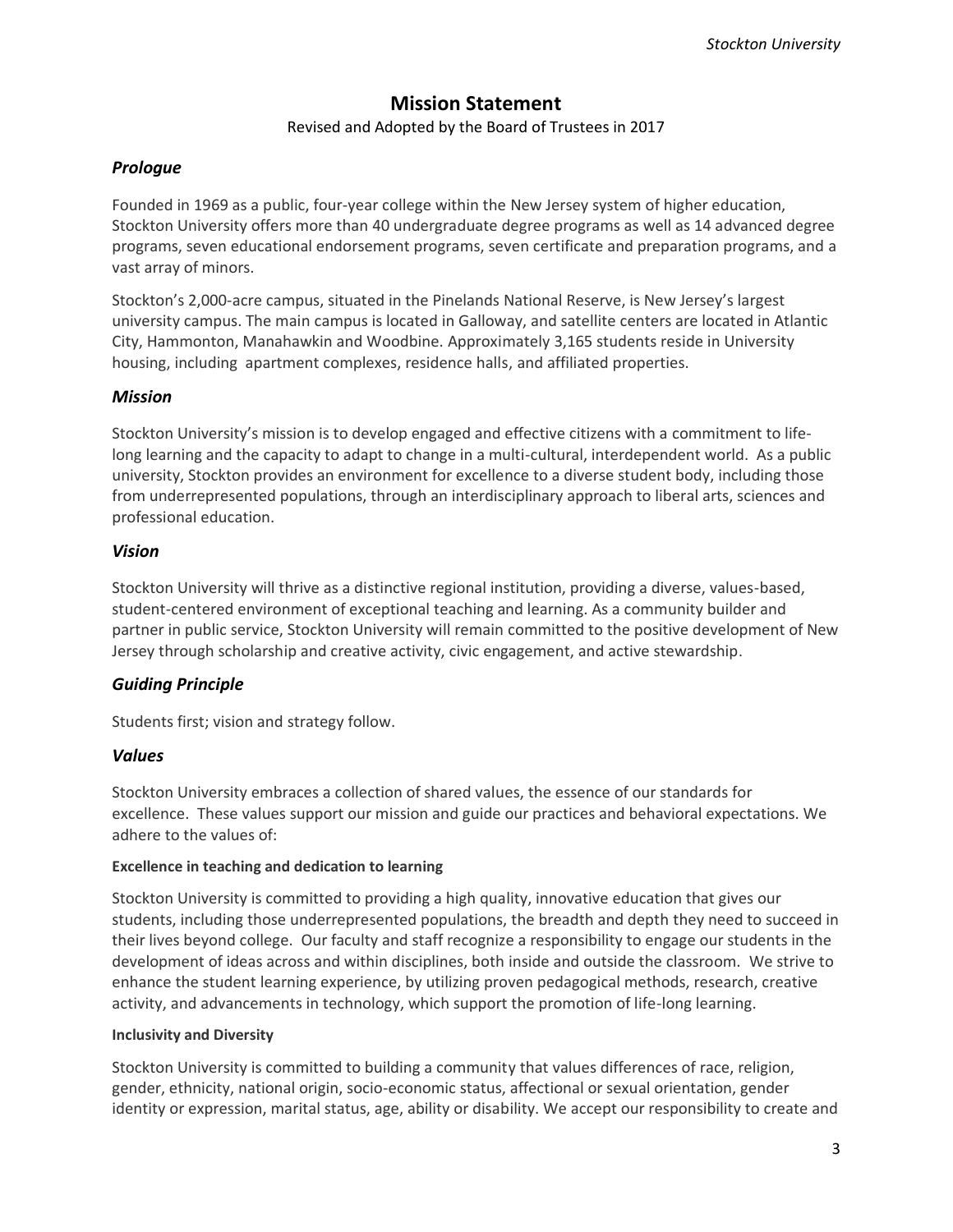preserve an environment that is free from prejudice and discrimination, and to take actions that affirm our commitment to inclusivity and diversity.

#### **Academic Freedom**

The University promotes an open exchange of ideas in a setting that embodies the values of academic freedom, responsibility, integrity and cooperation. Recognizing and understanding the significance of our similarities and differences will ultimately foster appreciation and respect for others, and enrich the individual, the campus and the community at large.

#### **Integrity and Respect**

Stockton University is committed to integrity, honesty, dignity, civility, openness, respect, and accountability in its actions as well as in the means through which all members of its community communicate among themselves and with the wider world.

#### **Shared Governance**

Stockton University is committed to shared governance, defined as an integrated planning process and a collaborative culture in which Stockton's constituents commit themselves to being partners in accomplishing the University's mission. It functions through a structure that fosters active collaboration, transparency, accountability, understanding, and acceptance of compromise, mutual respect and trust.

#### **Community Engagement and Civic Responsibility**

Stockton University is committed to the positive development of southern New Jersey. Through research, teaching, and community partnerships and service, the University actively seeks to address social and economic issues critical to our state, region, and nation and to contribute to the public good.

#### **Global Perspectives**

Recognizing its place in an increasingly global economy and society, Stockton University is committed to providing students, faculty, and staff with exposure to diverse cultural perspectives. Stockton seeks to create and sustain the global awareness and understanding necessary for their meaningful participation in the world as independent critical thinkers and informed and prepared global citizens.

#### **Sustainability and Environmental Stewardship**

The University seeks to promote an ethic of resource conservation, sustainability, and social justice on our campuses and throughout the region in its strategic planning and operations as well as its teaching, research, and service. Stockton embraces the obligation of stewardship this environment demands.

AS KU

Harvey Kesselman, President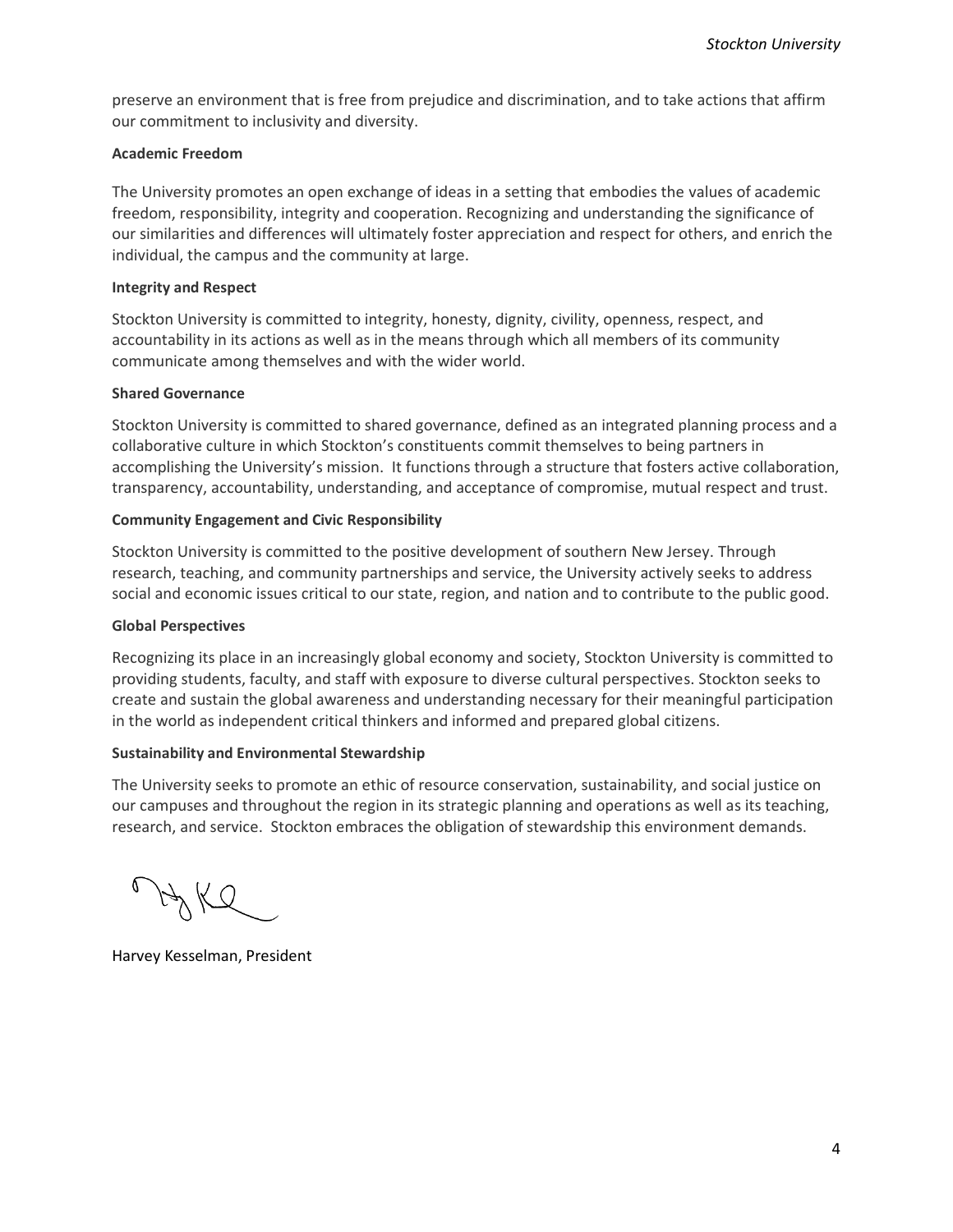#### **Annual Institutional Profile Report September 18, 2020**

#### <span id="page-5-1"></span><span id="page-5-0"></span>**A. Accreditation Status**

#### *1. Institutional Accreditation*

In June 2012, the Middle States Commission on Higher Education (MSCHE) reaffirmed full accreditation for Stockton. In addition, Stockton received two commendations for its progress to date and the excellent quality of its self-study process. Stockton received exceptionally high marks in all categories, including quality of teaching and learning outcomes, faculty accomplishment and student services. The University is not required to send any progress or monitoring report during its reaccreditation term. In recent years, Stockton is one of the few NJ institutions in their self-study processes that resulted in such distinctive designation. The evaluation team's report confirms the University's superior performance and acknowledges the fulfillment of its mission to maintain an environment for excellence for New Jersey students.

The University submitted its Periodic Review Report (PRR) to MSCHE in May 2017, and MSCHE accepted Stockton's PRR and reaffirmed its reaccreditation in November 2017. The PRR received four commendations for the quality of the report and process. The next evaluation visit is scheduled for 2021-22.

# <span id="page-5-2"></span>*2. Professional Accreditation & Certification*

- Association to Advance Collegiate Schools of Business (AACSB)
- Council on Social Work Education (CSWE) Commission on Accreditation (COA)
- Council for the Accreditation of Educator Preparation (CAEP)
- National Association of State Directors of Teacher Education and Certification (NASDTEC)
- Teacher Education Accreditation Council (TEAC)
- Commission on Collegiate Nursing Education (CCNE) and the New Jersey Board of Nursing
- Commission on Accreditation in Physical Therapy Education (CAPTE)
- National Environmental Health Sciences and Protection Accreditation Council (EHAC)
- Association of University Programs in Health Administration (AUPHA)
- Accreditation Council for Occupational Therapy Education (ACOTE) of the American Occupational Therapy Association (AOTA)
- Council on Academic Accreditation in Audiology and Speech-Language Pathology (CAA)
- American Chemical Society (ACS)
- American Society for Biochemistry and Molecular Biology (ASBMB)
- Academy of Criminal Justice Sciences (ACJS)
- Academy for Gerontology in Higher Education (AGHE)
- New Jersey State Association of Chiefs of Police Accreditation Program (NJSACOP)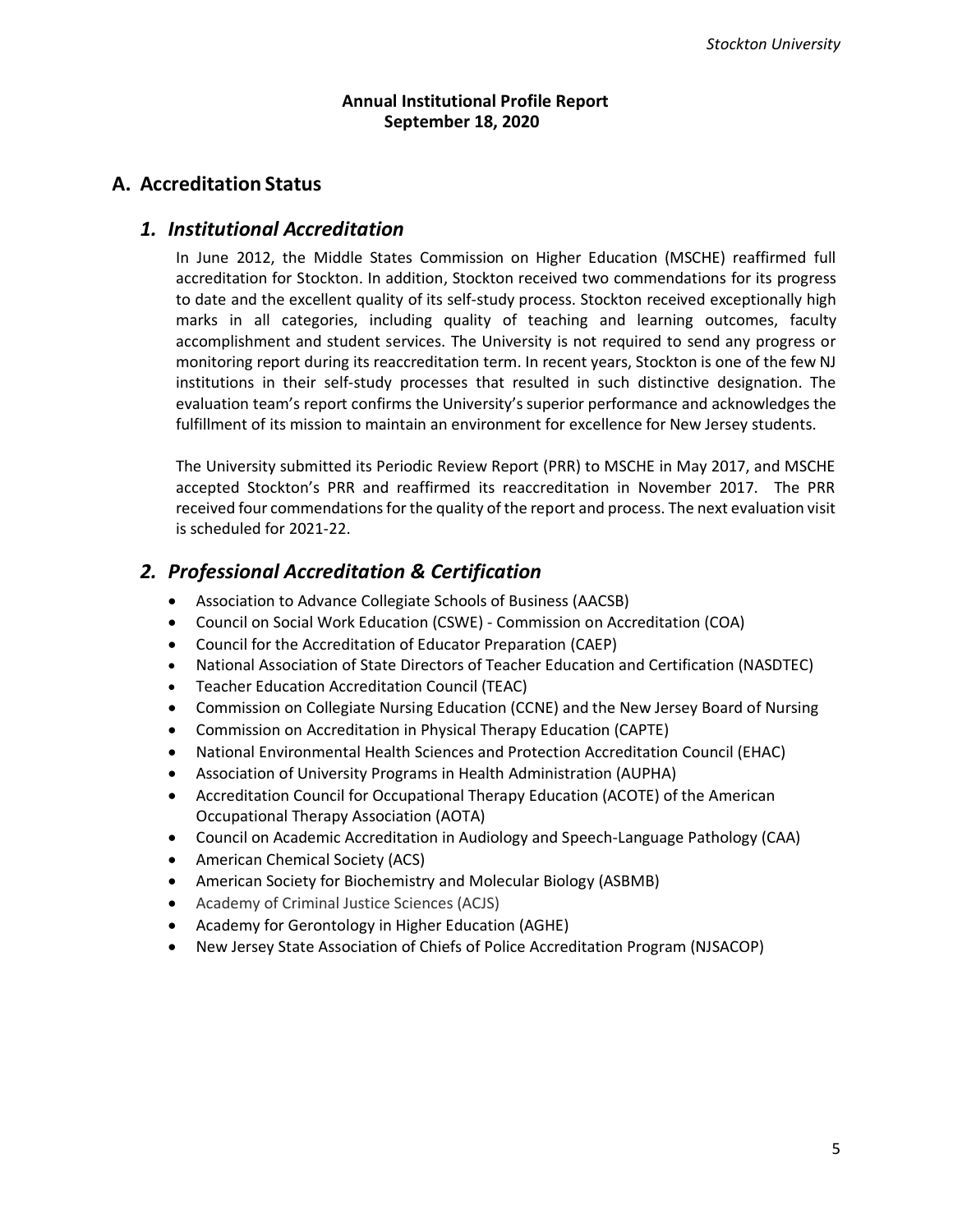# <span id="page-6-1"></span><span id="page-6-0"></span>**B. Number of Students Served**

# *1. Number of Undergraduate Students by Attendance Status, Fall 2019*

|        | Full-time                                          | Part-time        |        | Total |
|--------|----------------------------------------------------|------------------|--------|-------|
| Number | Percent                                            | Number   Percent | Number |       |
| 8,459  | 95.1%                                              | 434              | 4.9%   | 8,893 |
|        | $\sim$ " $\sim$ $\sim$ $\sim$ $\sim$ $\sim$ $\sim$ |                  |        |       |

*Source: Fall 2019 IPEDS Enrollment Survey*

# <span id="page-6-2"></span>*2. Number of Graduate Students by Attendance Status, Fall 2019*

| Full-time |         | Part-time |         | Total  |
|-----------|---------|-----------|---------|--------|
| Number    | Percent | Number    | Percent | Number |
| 436       | 41.9%   | 605       | 58.1%   | 1.041  |

*Source: Fall 2019 IPEDS Enrollment Survey*

# <span id="page-6-3"></span>*4. Unduplicated Enrollment, FY 2019*

|                                | <b>Headcount</b><br><b>Enrollment</b> | <b>Credit Hours</b> | <b>FTE</b> |
|--------------------------------|---------------------------------------|---------------------|------------|
| Undergraduate                  | 10,192                                | 279,675             | 9,323      |
| Graduate                       | 1,265                                 | 14.440              | 602        |
| Doctoral-Professional Practice |                                       |                     | 201        |
| TOTAL                          | 11,457                                | 294,115             | 10,126     |

*Source: IPEDS 12-Month Enrollment Survey* – *FY19*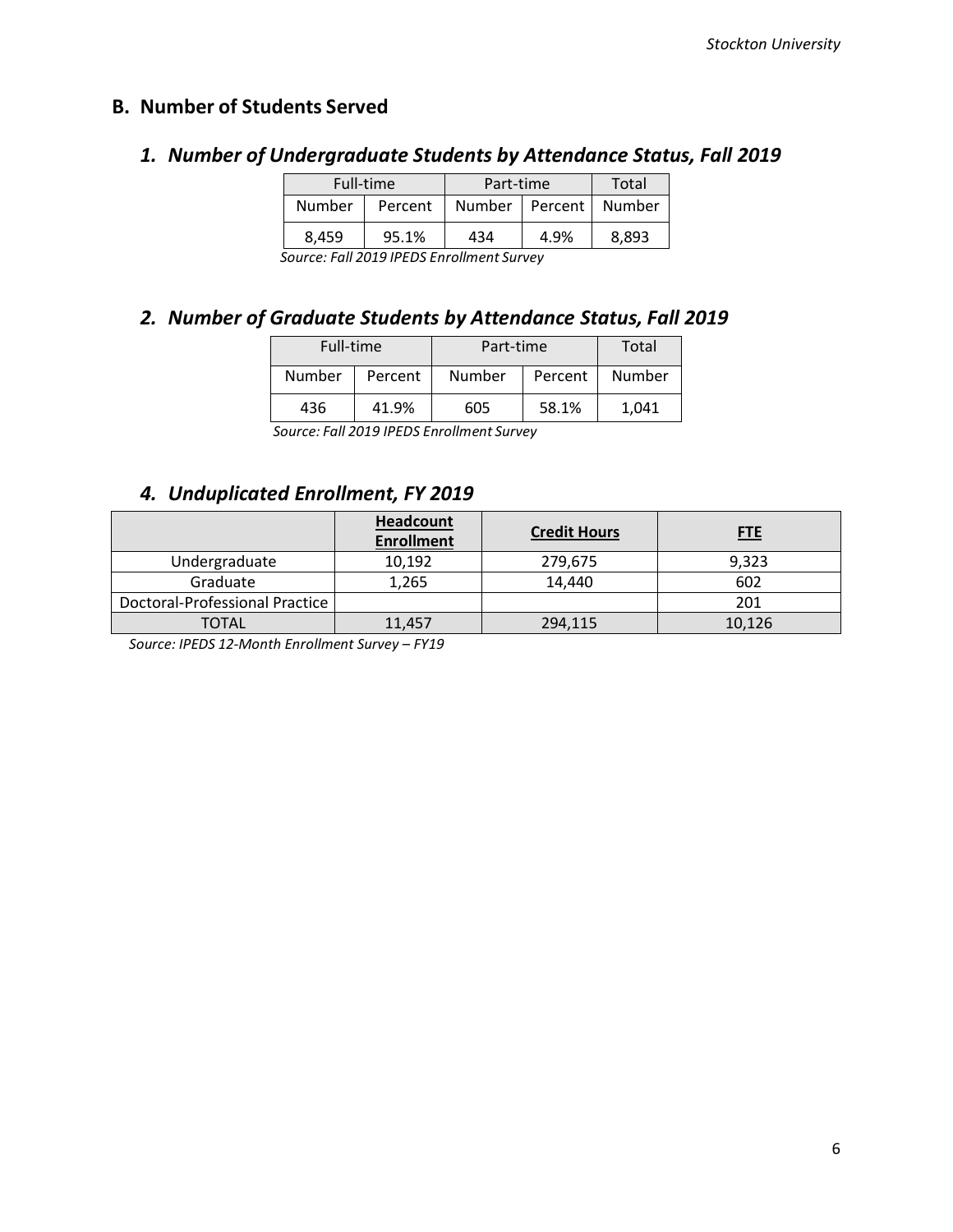# <span id="page-7-1"></span><span id="page-7-0"></span>**C. Characteristics of Undergraduate Students**

# *1. Mean Evidence-Based Reading & Writing (ERW) and Math SAT Scores, Fall 2019*

The guidelines of accountability reporting require that institutions report SAT data in two ways; by admit status and for all three admit types combined. In this regard, for full-time students, the mean SAT score (Math and Verbal) for regular admits was 1,133, for special admits 912, and for EOF admits 1,003. Total SAT scores for all admit types combined were 1,089.

| Mean Evidence-Based Reading & Writing (ERW) and Math SAT for First-time<br>Freshmen, by Admission Status and Overall, Fall 2019 |                                                 |                                                 |       |     |       |   |       |  |  |  |  |  |  |
|---------------------------------------------------------------------------------------------------------------------------------|-------------------------------------------------|-------------------------------------------------|-------|-----|-------|---|-------|--|--|--|--|--|--|
|                                                                                                                                 | <b>Full-time Students</b><br>Part-time Students |                                                 |       |     |       |   |       |  |  |  |  |  |  |
|                                                                                                                                 | Math                                            | Math<br><b>ERW</b><br><b>ERW</b><br>N<br>N<br>N |       |     |       |   |       |  |  |  |  |  |  |
| <b>Regular Admits</b>                                                                                                           | 571.2                                           | 952                                             | 570.0 | 952 | 680.0 | 2 | 660.0 |  |  |  |  |  |  |
| <b>EOF Admits</b>                                                                                                               | 519.2                                           | 90                                              | 517.8 | 90  | 0.0   | 0 | 0.0   |  |  |  |  |  |  |
| <b>Special Admits</b>                                                                                                           | 466.5                                           | 123                                             | 469.8 | 123 | 0.0   | 0 | 0.0   |  |  |  |  |  |  |
| <b>All Admits</b>                                                                                                               | 556.2                                           | 680.0<br>660.0<br>2<br>555.3<br>1,165<br>1,165  |       |     |       |   |       |  |  |  |  |  |  |
| <b>Missing Scores</b>                                                                                                           | 328<br>328                                      |                                                 |       |     |       |   |       |  |  |  |  |  |  |

*Source: SURE Fall Enrollment File*

#### <span id="page-7-2"></span>*2. Enrollment in Remedial Courses*

#### **a. Total Number of Undergraduate Students Enrolled in Remedial Courses in Fall 2019**

<span id="page-7-3"></span>

| Total Fall 2019<br>Undergraduate Enrollment | Number of Students Enrolled in One or<br>More Remedial Courses | % of Total |
|---------------------------------------------|----------------------------------------------------------------|------------|
| 8.893                                       | 68                                                             | $0.8\%$    |

#### <span id="page-7-4"></span>**b. Total number of First-time, Full-time (FTFT) Students Enrolled in a Remedial Course in Fall 2019**

| Total Number of FTFT Students | Number of FTFT Students Enrolled in | % of FTFT Enrolled in One or |
|-------------------------------|-------------------------------------|------------------------------|
|                               | One or More Remedial Courses        | More Remedial                |
| 1.535                         |                                     | 3.3%                         |

#### <span id="page-7-5"></span>**c. First-time, Full-time students (FTFT) Enrolled in a Remedial Course in Fall 2019 by Subject Area**

| Subject Area            | Number of FTFT Enrolled In: | % of all FTFT Enrolled In: |
|-------------------------|-----------------------------|----------------------------|
| <b>Math Computation</b> |                             | 3.3%                       |
| Algebra                 |                             | 0.0%                       |
| Reading                 |                             | 0.0%                       |
| Writing                 |                             | 0.0%                       |
| English                 |                             | 0.0%                       |

*Source: SURE Fall Enrollment File*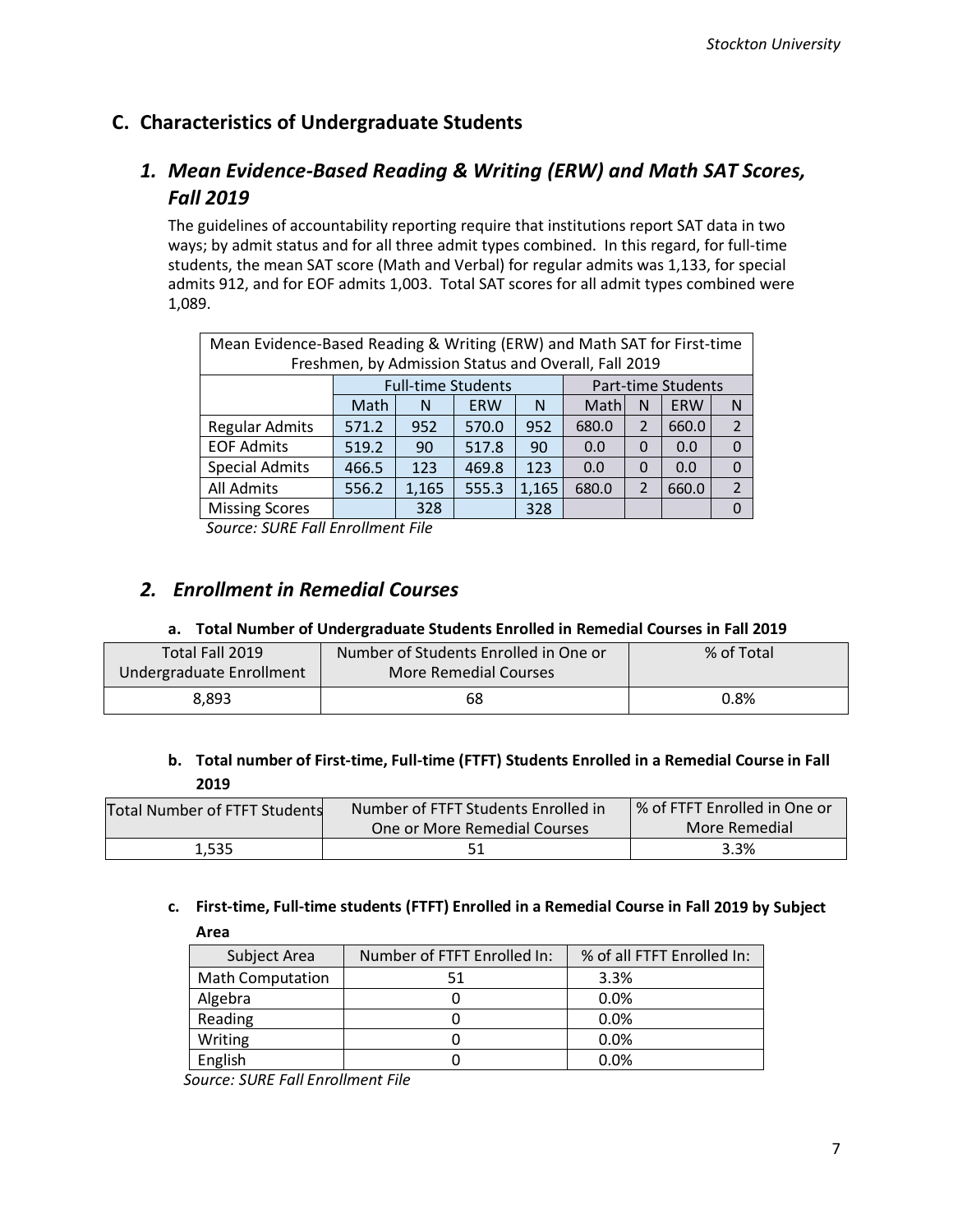# <span id="page-8-1"></span><span id="page-8-0"></span>*3. Race/Ethnicity, Gender and Age*

|                     |       | White |       | <b>Black</b> |                | Hispanic |     | Asian* |       | American<br>Indian | Non-<br>resident<br>Alien |            | Race<br>Unknown* |       | Total                 |      |
|---------------------|-------|-------|-------|--------------|----------------|----------|-----|--------|-------|--------------------|---------------------------|------------|------------------|-------|-----------------------|------|
|                     | Num   | Pct   | Num l | Pct          | Num            | Pct      | Num | Pct    | Num l | <b>Pct</b>         | <b>Num</b>                | <b>Pct</b> | Num              | Pct   | Num                   | Pct  |
| Full-time $ $ 5,455 |       | 64.5% |       |              | 736 8.7% 1,253 | 14.8%    | 581 | 6.9%   | 18    | 0.2%               | 54                        | 0.6%       | 362              |       | $ 4.3\% 8.459 100\% $ |      |
| Part-time           | 285   | 65.7% | 30    | 6.9%         | 63             | 14.5%    | 31  | 7.1%   | 1     | 0.2%               | 5.                        | 1.2%       | 19               | 14.4% | 434                   | 100% |
| Total               | 5,740 | 64.5% | 766   |              | $8.6\%$ 1,316  | 14.8%    | 612 | 6.9%   | 19    | 0.2%               | 59                        | 0.7%       | 381              |       | $ 4.3\% 8.893 100\% $ |      |

## **a. Undergraduate Enrollment by Race/Ethnicity, Fall 2019**

*\*Note: Asian includes Pacific Islanders and Unknown includes 2 or more races*

#### <span id="page-8-2"></span>**b. Undergraduate Enrollment by Gender, Fall 2019**

|           |                | Male    |        | Female  | Total         |         |  |
|-----------|----------------|---------|--------|---------|---------------|---------|--|
|           | <b>Number</b>  | Percent | Number | Percent | <b>Number</b> | Percent |  |
| Full-time | 40.9%<br>3.458 |         | 5,001  | 59.1%   | 8.459         | 100%    |  |
| Part-time | 40.8%<br>177   |         | 257    | 59.2%   | 434           | 100%    |  |
| Total     | 3,635          | 40.9%   | 5,258  | 59.1%   | 8,893         | 100%    |  |

#### <span id="page-8-3"></span>**c. Undergraduate Enrollment by Age, Fall 2019**

|               |            | < 18 | 18-19 | $20 - 21$ | $22 - 24$ | $25 - 29$ | 30-34 | $35 - 39$ | $40 - 49$ | 50-64 | $65+$ | <b>Unknown</b> | Total |
|---------------|------------|------|-------|-----------|-----------|-----------|-------|-----------|-----------|-------|-------|----------------|-------|
| Full-<br>Time | <b>Num</b> | 5    | 2,580 | 3,415     | 1,718     | 478       | 118   | 64        | 58        | 22    | 1     | 0              | 8,459 |
|               | Pct        | 0.1% | 30.5% | 40.4%     | 20.3%     | 5.7%      | 1.4%  | 0.8%      | 0.7%      | 0.3%  | 0.0%  | 0.0%           | 100%  |
| Part-<br>Time | <b>Num</b> | 0    | 10    | 46        | 165       | 110       | 28    | 24        | 32        | 18    | 1     | 0              | 434   |
|               | Pct        | 0.0% | 2.3%  | 10.6%     | 38.0%     | 25.3%     | 6.5%  | 5.5%      | 7.4%      | 4.1%  | 0.2%  | 0.0%           | 100%  |
| Total         | <b>Num</b> | 5    | 2,590 | 3,461     | 1,883     | 588       | 146   | 88        | 90        | 40    | 2     | 0              | 8,893 |
|               | Pct        | 0.1% | 29.1% | 38.9%     | 21.2%     | 6.6%      | 1.6%  | 1.0%      | 1.0%      | 0.4%  | 0.0%  | 0.0%           | 100%  |

*Source: IPEDS Fall Enrollment Survey*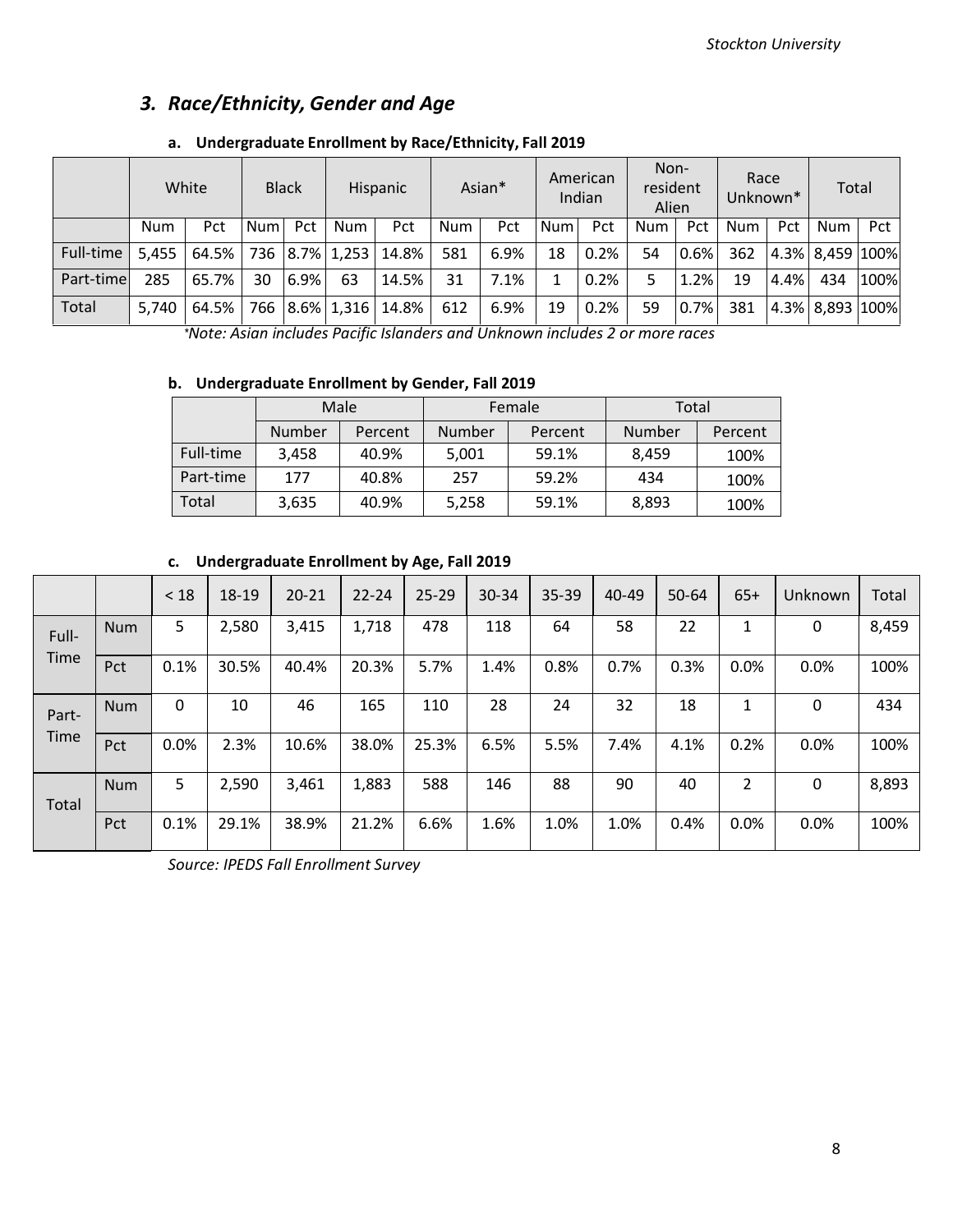| <b>Federal Funds</b>                      | Recipients | Dollars (\$) | \$/Recipient |
|-------------------------------------------|------------|--------------|--------------|
| <b>Pell Grants</b>                        | 3,677      | 17,008,000   | 4,625.51     |
| College Work Study                        | 288        | 419,000      | 1,454.86     |
| Perkins Loans                             | 0          | 0            |              |
| <b>SEOG</b>                               | 580        | 544,000      | 937.93       |
| <b>PLUS Loans</b>                         | 762        | 10,373,000   | 13,612.86    |
| <b>Stafford Loans (Subsidized)</b>        | 4,916      | 20,012,000   | 4,070.79     |
| Stafford Loans (Unsubsidized)             | 5,160      | 18,025,000   | 3,493.22     |
| SMART & ACG or other                      | 0          | 0            |              |
|                                           |            |              |              |
| <b>State Programs</b>                     | Recipients | Dollars (\$) | \$/Recipient |
| <b>Tuition Aid Grants (TAG)</b>           | 2,880      | 15,076,000   | 5,234.72     |
| <b>Educational Opportunity Fund (EOF)</b> | 426        | 576,000      | 1,352.11     |
| <b>Outstanding Scholars (OSRP)</b>        | 10         | 10,000       | 1,000.00     |
| <b>Distinguished Scholars</b>             | 0          | 0            |              |
| <b>Urban Scholars</b>                     | 0          | 0            |              |
| <b>NJ STARS</b>                           | 82         | 182,000      | 2,219.51     |
| <b>NJCLASS Loans</b>                      | 267        | 3,611,000    | 13,524.34    |
|                                           |            |              |              |

# <span id="page-9-0"></span>*4. Financial Aid from Federal, State & Institution-Funded Programs (AY 2018-19)*

| INSTITUTIONAL PROGRAMS | Recipients | Dollars (\$) | \$/Recipient |
|------------------------|------------|--------------|--------------|
| Grants/Scholarships    | 3,107      | 15,656,000   | 5,038.94     |
| Loans                  |            |              | $- -$        |

<span id="page-9-1"></span>*Source: NJIPEDS Form #41 – Student Financial Aid*

# <span id="page-9-2"></span>*5. First-Time, Full-Time Freshmen in Fall 2019 Enrollment by State Residence*

**a. Full-time Freshmen Enrollment, In-State and Non-State Residents**

|       | State Residents Non-State Residents | Total | % State Residents |
|-------|-------------------------------------|-------|-------------------|
| 1.487 | 50                                  | 1.537 | 96.7%             |

 *Source: IPEDS Fall Enrollment Survey*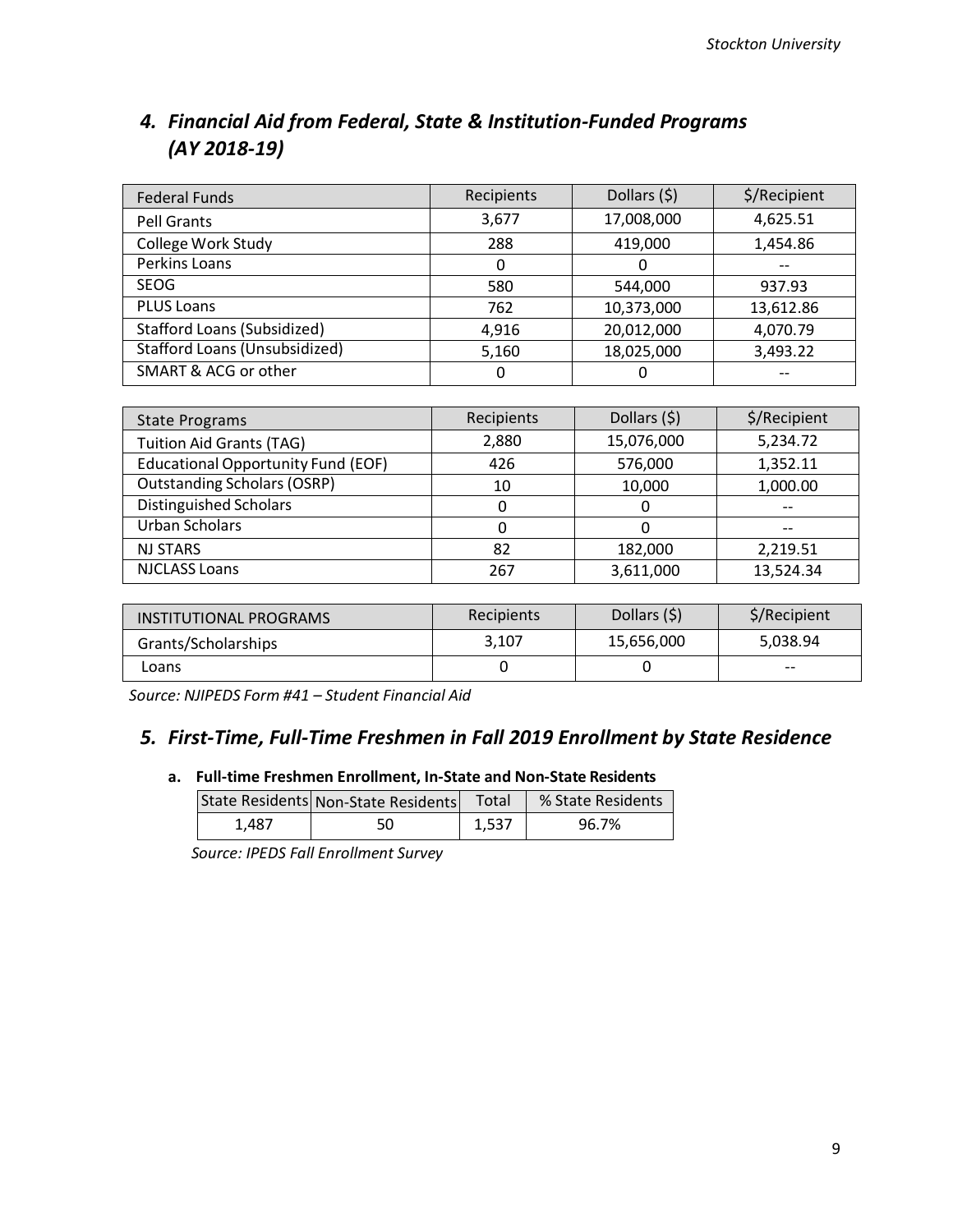#### <span id="page-10-0"></span>**b. Undergraduate Enrollment by Residence, Fall 2019**

The percentage of Fall 2019 undergraduates who are NJ residents is 98%. The geographic residence of all undergraduates enrolled in Fall 2019 is illustrated below.



#### **Regions:**

- Atlantic County = 27%
- Ocean County = 18%
- Other Southern New Jersey: Burlington, Camden, Cape May, Cumberland, Gloucester, Salem Counties = 26%
- Central New Jersey: Hunterdon, Mercer, Middlesex, Monmouth, Somerset, Union Counties = 16%
- Northern New Jersey: Bergen, Essex, Hudson, Morris, Passaic, Sussex, Warren Counties  $= 11%$
- Out-of-State or Unknown = 2%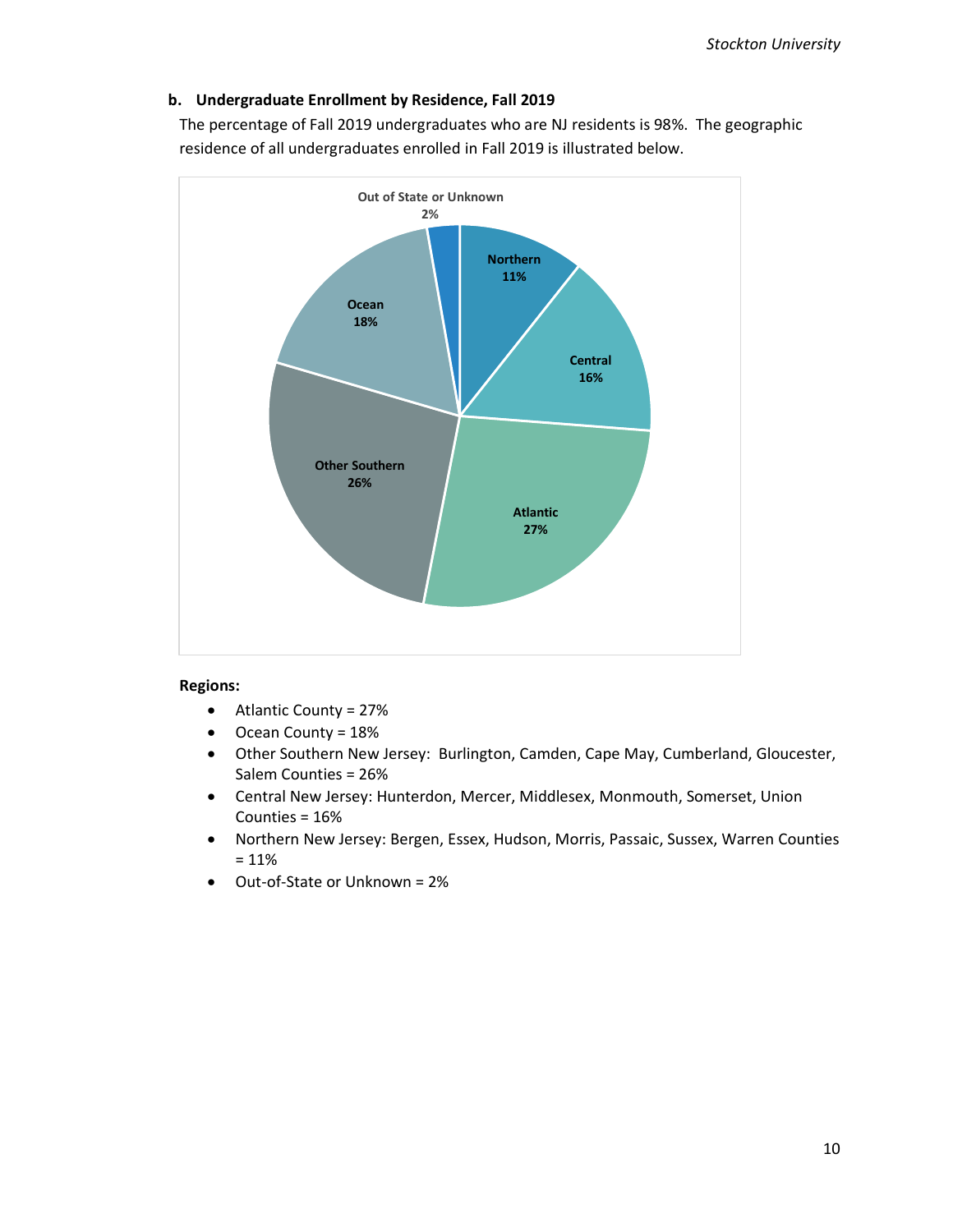# <span id="page-11-1"></span><span id="page-11-0"></span>**D. Student Outcomes**

# *1. Four-, Five- and Six-Year Graduation Rates of Fall 2013 Full-time First-time Degree-Seeking Undergraduates*

<span id="page-11-2"></span>

|                               | White      |       | <b>Black</b><br>Hispanic |       | Asian       |       | Non-Resident |       | Other*     |       | Total      |       |            |       |
|-------------------------------|------------|-------|--------------------------|-------|-------------|-------|--------------|-------|------------|-------|------------|-------|------------|-------|
|                               |            |       |                          |       |             |       |              |       |            | Alien |            |       |            |       |
|                               | <b>Num</b> | Pct   | <b>Num</b>               | Pct   | <b>Numl</b> | Pct   | <b>Num</b>   | Pct   | <b>Num</b> | Pct   | <b>Num</b> | Pct   | <b>Num</b> | Pct   |
| <b>Fall 2013</b>              | 780        |       | 49                       |       | 124         |       | 58           |       |            |       | 54         |       | 1,066      |       |
| Cohort                        |            |       |                          |       |             |       |              |       |            |       |            |       |            |       |
| Graduates<br>After 4<br>Years | 500        | 64.1% | 22                       | 44.9% | 54          | 43.5% | 35           | 60.3% | 1          | 100%  | 35         | 64.8% | 647        | 60.7% |
| Graduates<br>After 5<br>Years | 596        | 76.4% | 31                       | 63.3% | 83          | 66.9% | 42           | 72.4% | 1          | 100%  | 43         | 79.6% | 796        | 74.7% |
| Graduates<br>After 6<br>Years | 609        | 78.1% | 32                       | 65.3% | 88          | 71.0% | 46           | 79.3% | 1          | 100%  | 45         | 83.3% | 821        | 77.0% |

#### **a. By Race/Ethnicity**

*\*Note: Other includes Pacific Islanders, 2 or more races, and Unknown. Source: IPEDS Graduation Rate Survey*

# <span id="page-11-3"></span>*2. Third-semester Retention of First-time Undergraduates, Fall 2018 to Fall 2019*

#### <span id="page-11-4"></span>**a. By Attendance Status**

|                  | Full-Time |           | Part-Time        |           |           |  |  |
|------------------|-----------|-----------|------------------|-----------|-----------|--|--|
| <b>Fall 2018</b> | Retained  | Retention | <b>Fall 2018</b> | Retained  | Retention |  |  |
| First-Time       | ın        | Rate      | First-Time       | ın        | Rate      |  |  |
| Undergraduates   | Fall 2019 |           | Undergraduates   | Fall 2019 |           |  |  |
| 1,590            | 1.326     | 83.4%     |                  |           | 0.0%      |  |  |

*Source: Fall IPEDS Enrollment Survey*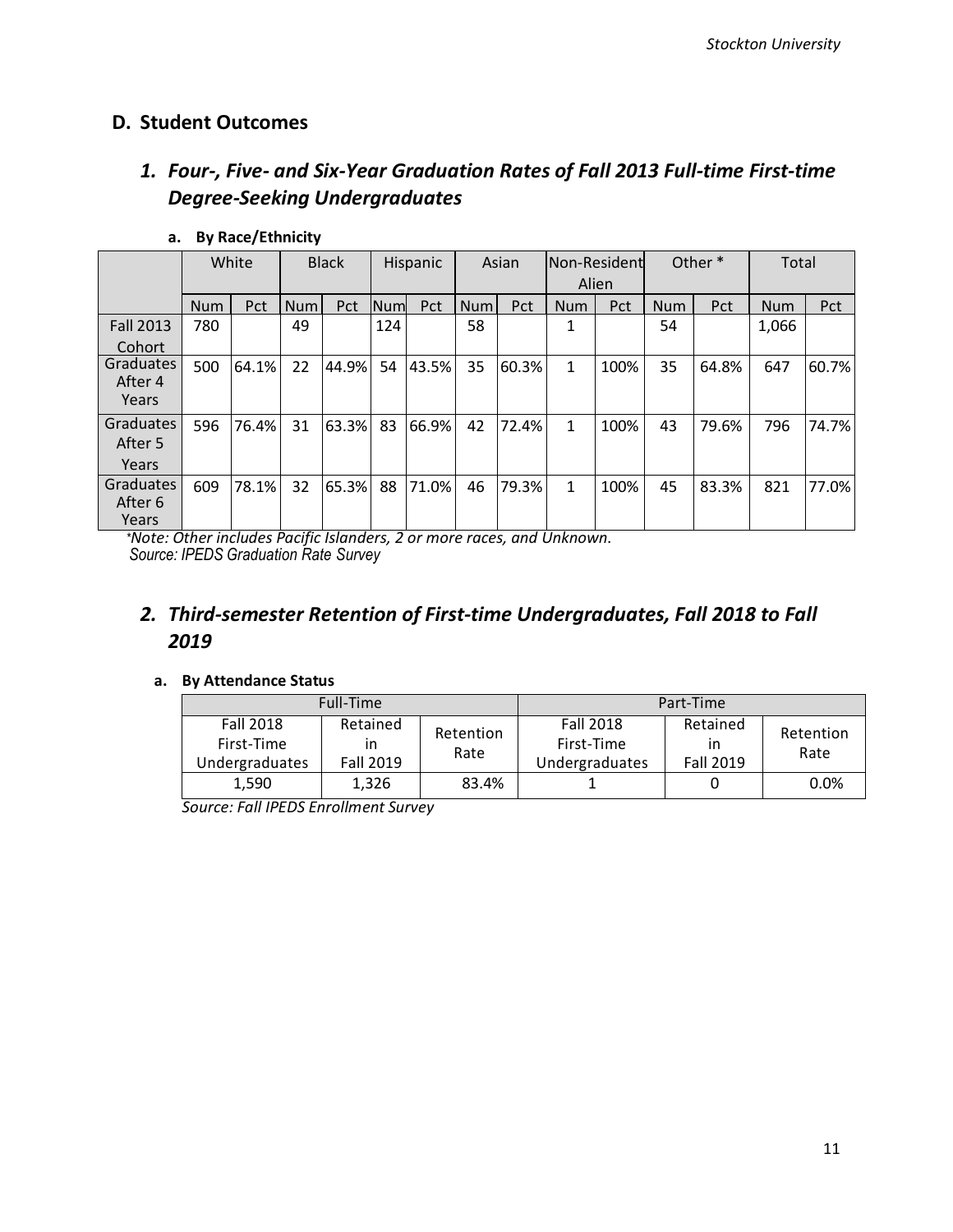# **E. Faculty Characteristics**

# *1. Full-time Faculty by Race/Ethnicity, Gender, Tenure Status and Academic Rank, Fall 2019*

<span id="page-12-0"></span>

|                       |                |       |                |                |                |                 |     |              |              |               |                | <b>Non-Resident</b> |              |                |     |              |
|-----------------------|----------------|-------|----------------|----------------|----------------|-----------------|-----|--------------|--------------|---------------|----------------|---------------------|--------------|----------------|-----|--------------|
|                       |                | White |                | <b>Black</b>   |                | <b>Hispanic</b> |     | Asian        |              | American Ind. |                | <b>Alien</b>        |              | Other*         |     | <b>Total</b> |
| <b>Tenured</b>        | Men            | Women | Men            | Women          | Men            | Women           | Men | Women        | Men          | Women         | Men            | Women               | Men          | Women          | Men | Women        |
| Professors            | 27             | 32    | 3              | 5              | $\overline{2}$ | $\mathbf{1}$    | 5   | 6            | 1            | 0             | $\Omega$       | 0                   | $\mathbf{0}$ | 0              | 38  | 44           |
| Associate Prof.       | 37             | 47    | 4              | $\overline{2}$ | 5              | $\overline{2}$  | 8   | 9            | 0            | 0             | 1              | 0                   | 0            | 1              | 55  | 61           |
| Assistant Prof.       | 24             | 43    | $\overline{7}$ | 5              | 5              | 3               | 3   | 8            | 0            | 0             | 5              | 5                   | $\Omega$     | 1              | 44  | 65           |
| All Others            | $\overline{2}$ | 5     | $\mathbf{1}$   | 0              | $\mathbf{0}$   | $\Omega$        | 0   | 0            | 0            | $\Omega$      | 0              | 0                   | 0            | 0              | 3   | 5            |
| Total                 | 90             | 127   | 15             | 12             | 12             | 6               | 16  | 23           | $\mathbf{1}$ | $\mathbf 0$   | 6              | 5                   | 0            | $\overline{2}$ | 140 | 175          |
| <b>Without Tenure</b> |                |       |                |                |                |                 |     |              |              |               |                |                     |              |                |     |              |
|                       | 0              | 0     | 0              | 0              | $\mathbf{0}$   | $\Omega$        | 0   | 0            | 0            | 0             | 0              | 0                   | 0            | 0              | 0   | 0            |
| Professors            |                |       |                |                |                |                 |     |              |              |               |                |                     |              |                |     |              |
| Associate Prof.       | 0              | 0     | 0              | $\mathbf 0$    | $\mathbf{0}$   | $\Omega$        | 0   | 0            | 0            | 0             | 0              | 0                   | 0            | 0              | 0   | 0            |
| Assistant Prof.       | $\overline{7}$ | 10    | 0              | $\overline{2}$ | $\mathbf{0}$   | $\mathbf{1}$    |     | 0            | 0            | 0             | $\overline{2}$ | $\overline{2}$      | 0            | 0              | 10  | 15           |
| All Others            | 3              | 6     | $\mathbf{1}$   | $\mathbf{1}$   | 0              | $\mathbf{0}$    | 0   | $\mathbf{0}$ | $\Omega$     | 0             | 1              | 0                   | 0            | 0              | 5   | 7            |
| Total                 | 10             | 16    | $\mathbf{1}$   | 3              | 0              | 1               |     | 0            | 0            | 0             | 3              | $\overline{2}$      | 0            | 0              | 15  | 22           |
| <b>Total</b>          |                |       |                |                |                |                 |     |              |              |               |                |                     |              |                |     |              |
| Professors            | 27             | 32    | 3              | 5              | $\overline{2}$ | $\mathbf{1}$    | 5   | 6            | 1            | 0             | 0              | $\mathbf{0}$        | 0            | 0              | 38  | 44           |
| Associate Prof.       | 37             | 47    | 4              | $\overline{2}$ | 5              | $\overline{2}$  | 8   | 9            | 0            | 0             | 1              | 0                   | 0            | 1              | 55  | 61           |
| Assistant Prof.       | 31             | 53    | 7              | 7              | 5              | 4               | 4   | 8            | $\Omega$     | 0             | 7              | $\overline{7}$      | 0            | 1              | 54  | 80           |
| All Others            | 5              | 11    | $\overline{2}$ | $\mathbf{1}$   | $\mathbf{0}$   | 0               | 0   | $\Omega$     | 0            | 0             | 1              | 0                   | 0            | 0              | 8   | 12           |
| <b>TOTAL</b>          | 100            | 143   | 16             | 15             | 12             | 7               | 17  | 23           | $\mathbf{1}$ | 0             | 9              | $\overline{7}$      | 0            | 2              | 155 | 197          |

<span id="page-12-1"></span>*\* Note: Other includes Pacific Islanders, 2 or more races, and Unknown*

*Source: Fall 2019 IPEDS Human Resources Survey*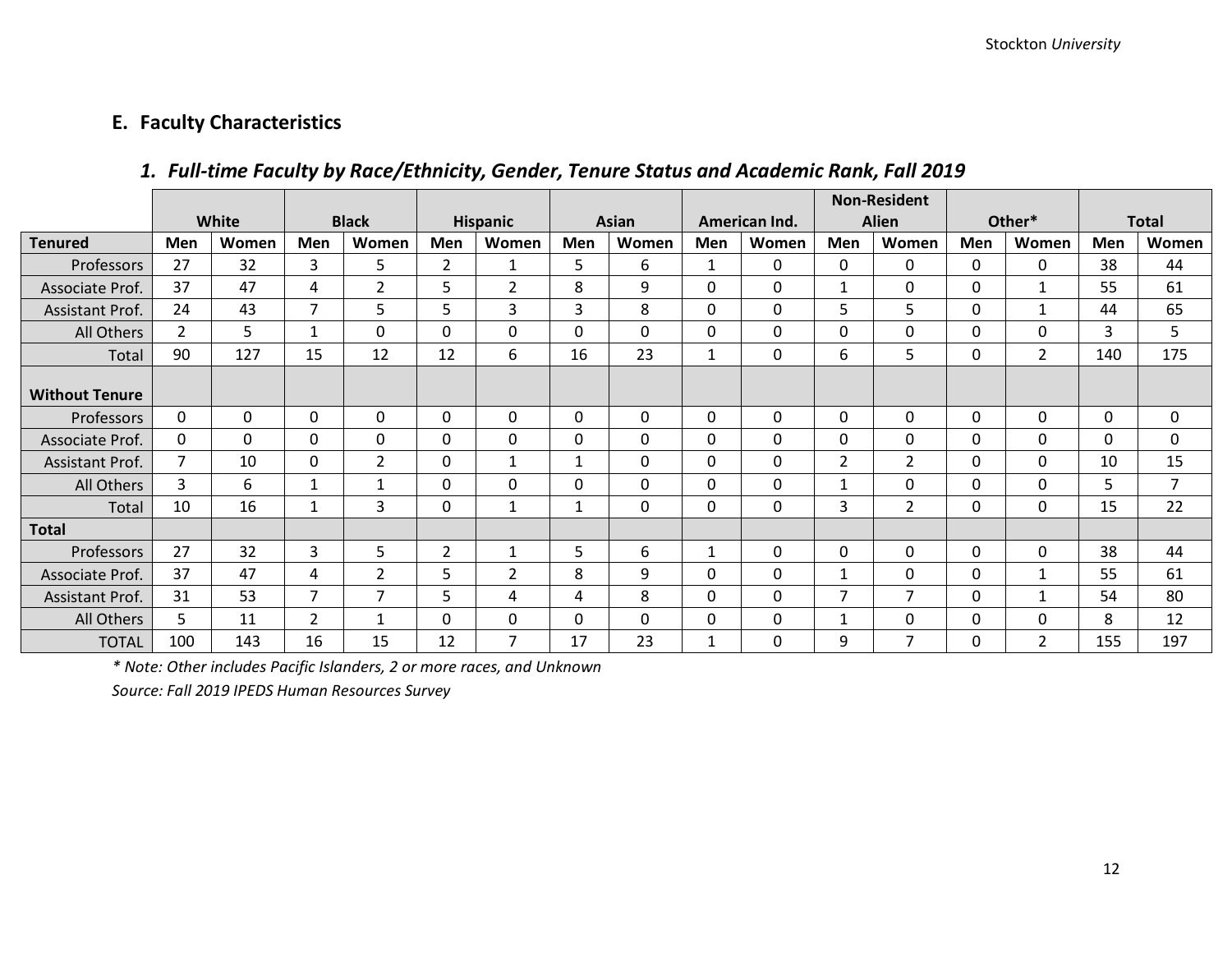| <b>Total Number of</b><br><b>Course Sections</b> | Taught by Full-time | Faculty |               | Taught by Part-time<br>Faculty | Taught by Others* |         |  |
|--------------------------------------------------|---------------------|---------|---------------|--------------------------------|-------------------|---------|--|
|                                                  | <b>Number</b>       | Percent | <b>Number</b> | Percent                        | <b>Number</b>     | Percent |  |
| 2,222                                            | 1.491               | 67%     | 571           | 26%                            | 160               | 7%      |  |

# <span id="page-13-0"></span>*2. Percentage of Course Sections Taught by Full-time Faculty, Fall 2019*

*\*Note: Taught by Others includes full-time administrators*

# <span id="page-13-1"></span>*3. Ratio of Full- to Part-Time Faculty, Fall 2019*

| Full-time     |         | Part-time     | Total   |               |
|---------------|---------|---------------|---------|---------------|
| <b>Number</b> | Percent | <b>Number</b> | Percent | <b>Number</b> |
| 352           | 49.9%   | 353           | 50.1%   | 705           |

*Source: Fall 2019 IPEDS Human Resources Survey*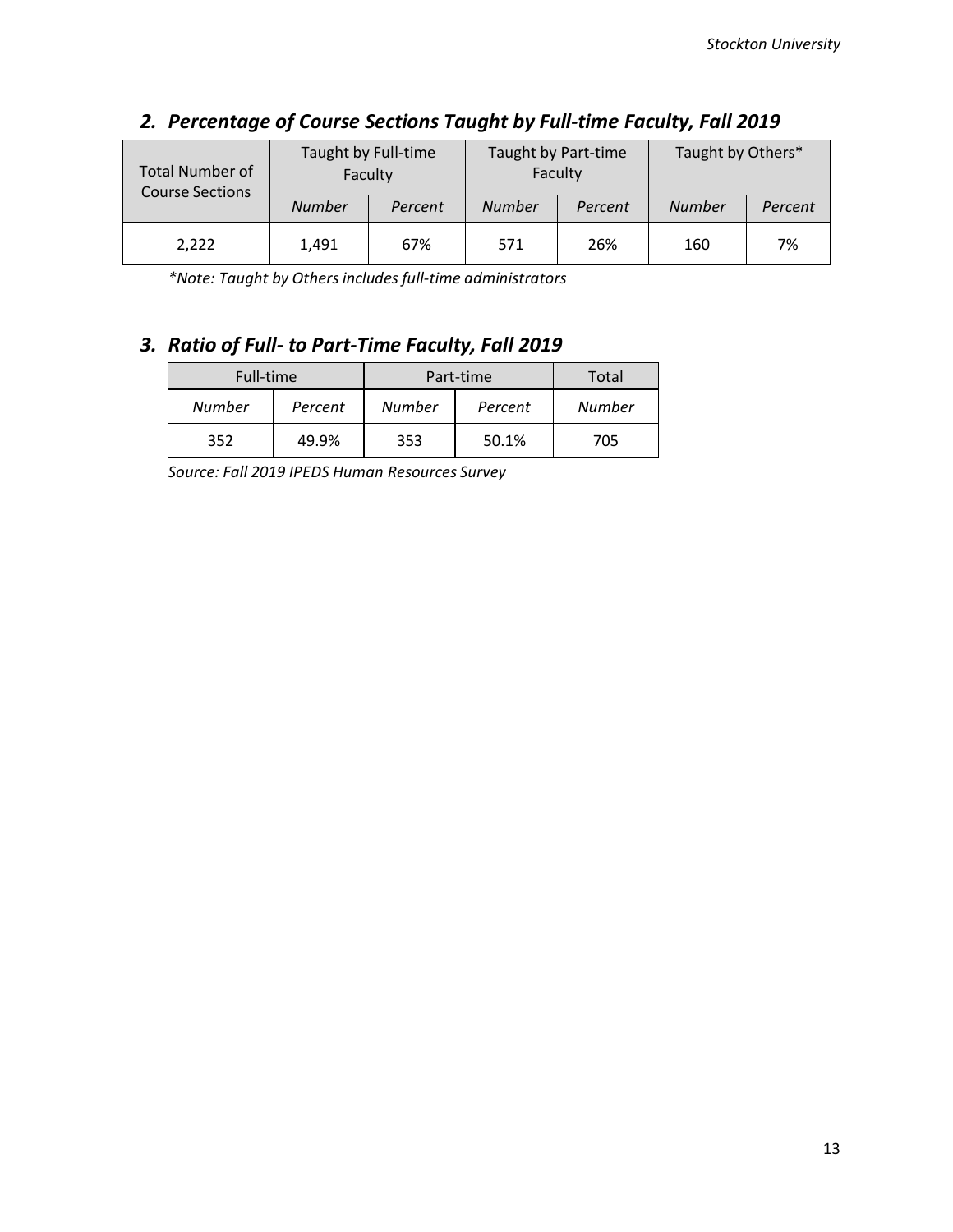# <span id="page-14-1"></span><span id="page-14-0"></span>**F. Governing Board Characteristics**

|        |   |  | White   Black   Hispanic   Asian   American Indian   Non-Resident   Unknown | Alien | Total |
|--------|---|--|-----------------------------------------------------------------------------|-------|-------|
| Male   | n |  |                                                                             |       |       |
| Female |   |  |                                                                             |       |       |
| Total  |   |  |                                                                             |       |       |

# *1. Board of Trustees by Gender & Race/Ethnicity*

# <span id="page-14-2"></span>*2. Board of Trustees by Name, Title and Affiliation*

| <b>Name</b>                        | <b>Title</b>                               | <b>Affiliation</b>                            |  |  |
|------------------------------------|--------------------------------------------|-----------------------------------------------|--|--|
| Mr. Leo B. Schoffer, Esq., Chair   | <b>Managing Member</b>                     | Schoffer Enterprises, LLC                     |  |  |
| Mr. Raymond R. Ciccone, Vice Chair | <b>Managing Partner</b>                    | Ciccone, Gotthold & Koseff, CPA               |  |  |
| Mr. Stanley M. Ellis, Secretary    | Vice President and Director of<br>Strategy | <b>Burlington County Times</b>                |  |  |
| Ms. Madeleine Deininger            | <b>Founder and President</b>               | Kismet Wines, Inc. (Sonoma, California)       |  |  |
| Dr. Nancy Taggart Davis            | Mayor of Beach Haven, NJ                   | Borough of Beach Haven                        |  |  |
| Mr. Andy Dolce                     | Retired, Founder and Chairman              | Dolce Hotel and Resorts                       |  |  |
| Mr. Michael Jacobson, Esq.         | Attorney-at-Law                            | Cooper Levenson, P.A.                         |  |  |
| Ms. Meg Worthington                | <b>Broker</b>                              | Stephen N. Frankel, Inc.                      |  |  |
| Ms. Nelida Valentin                | Vice President of Grants and<br>Programs   | Princeton Area Community Foundation<br>(PACF) |  |  |
| Ms. Nadira Anderson                | <b>Student Trustee</b>                     | <b>Stockton University</b>                    |  |  |
| Mr. Tyler Rodriguez                | <b>Student Trustee Alternate</b>           | <b>Stockton University</b>                    |  |  |
| Dr. Harvey Kesselman, Ex Officio   | President                                  | <b>Stockton University</b>                    |  |  |

# <span id="page-14-3"></span>*3. Additional Information on Board of Trustees*

<https://stockton.edu/board-of-trustees/>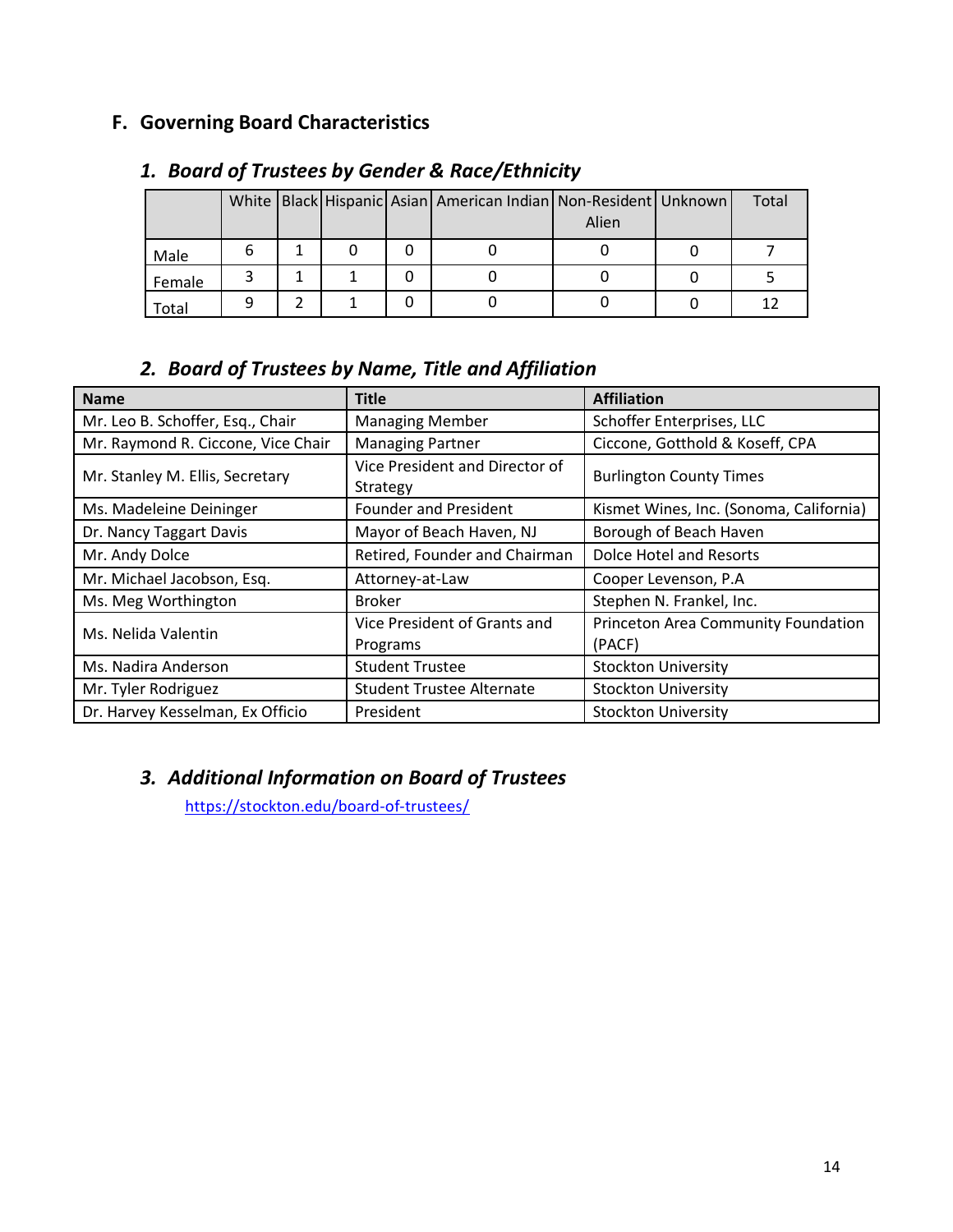# <span id="page-15-1"></span><span id="page-15-0"></span>**G. A Profile of the Institution**

# *1. Degree and Certificate Programs, Fall 2019*

#### **School of Arts and Humanities**

- Africana Studies (BA, Minor)
- American Studies (MA, Post-Baccalaureate Certificate)
- Art History (minor)
- Communication Studies (BA)
- Historical Studies (BA, Minor)
- Language and Culture Studies (BA, Minor)
- Literature (BA, Minor)
- Literature and American Studies (Dual BA/MA)
- Philosophy and Religion (BA, Minor)
- Studies in the Arts (BA, Minor)
- Visual Arts (BFA)
- Studio Art (Minor)

#### **School of Business**

- Business Administration (MBA, Dual BA/MBA, Dual BS/MBA)
- Business Studies (BA, BS, Minor)
- Computer Information Systems (BS, Minor)
- Computer Science (BS, Minor)
- Computing (BA)
- Hospitality and Tourism Management Studies (BS)

#### **School of Education**

- Education (MA)
- Instructional Technology (MA)
- Organizational Leadership (EdD)
- Teacher Education (BA)
- Training and Development (Post-Baccalaureate Certificate)

#### **School of General Studies**

- Cannabis Studies (Minor)
- Digital Literacy and Multimedia Design (Minor)
- Disability Studies (Minor)
- Genocide Prevention (Post-Baccalaureate Certificate)
- Global Studies (Minor)
- Holocaust and Genocide Studies (MA, Minor)
- Jewish Studies (Minor)
- Latin American and Caribbean Studies (Minor)
- Liberal Studies (BA)
- Migration Studies (Minor)
- Women's, Gender, and Sexuality Studies (Minor)
- Writing (Minor)

#### **School of Health Sciences**

- Adult Gerontology Primary Care Nurse Practitioner (Post-Master's Certificate)
- Communication Disorders (MS)
- Exercise Science (BS)
- Family Nurse Practitioner (Post-Master's Certificate)
- Health Science (BS)
- Holistic Health (Minor)
- Nursing (BSN, MSN, DNP)
- Occupational Therapy (MS)
- Physical Therapy (DPT)
- Physician Assistant (Dual BS/MSPA)
- Public Health (BS, Minor)

#### **School of Natural Sciences and Mathematics**

- Applied Physics (BA, BS, Minor)
- Applied Physics, Mathematics, Chemistry and Engineering (Dual BS/BSE)
- Biochemistry/Molecular Biology (BS)
- Biology (BA, BS, Minor)
- Chemistry (BA, BS, Minor)
- Data Science and Strategic Analytics (MS)
- Energy (Post-Baccalaureate Certificate)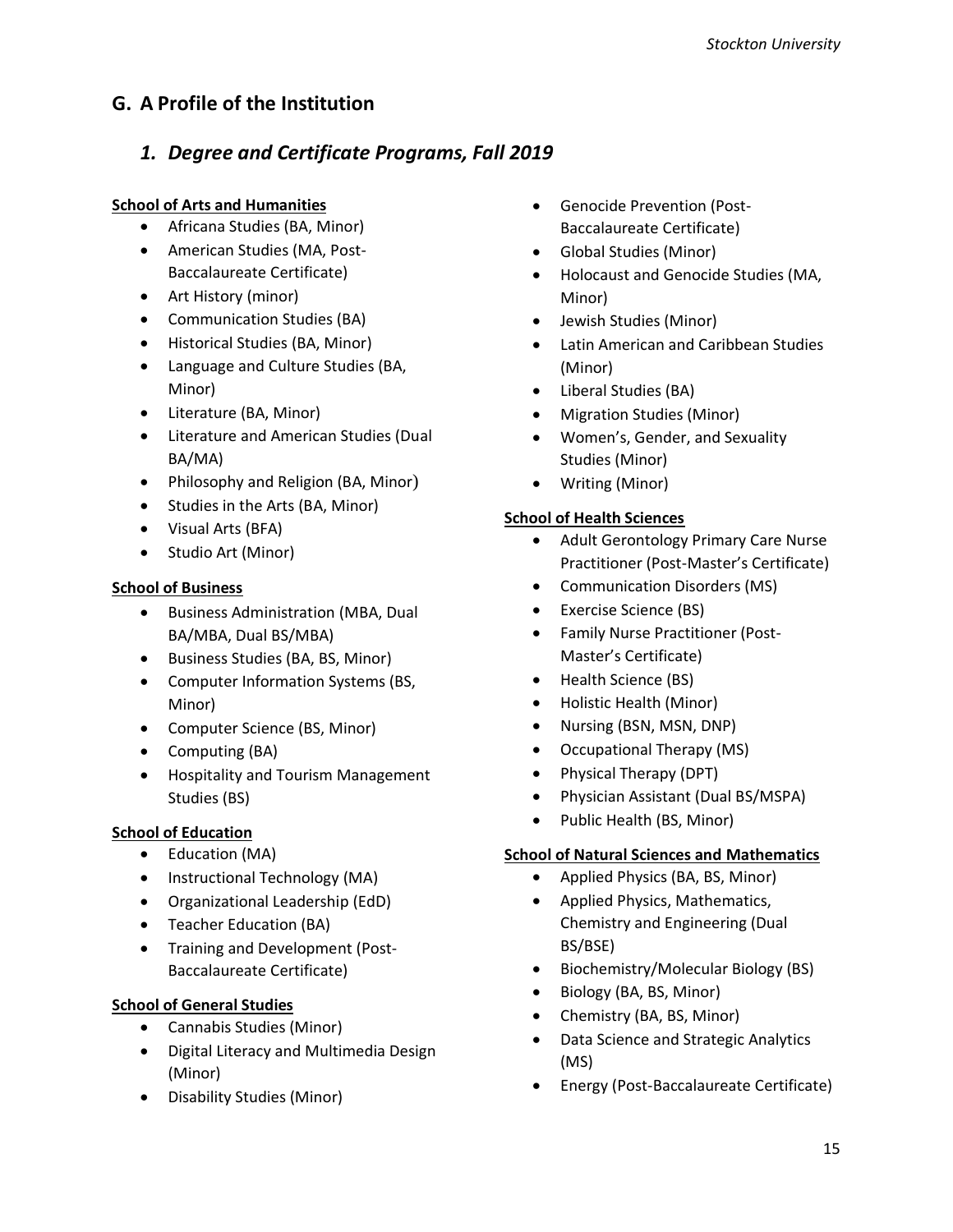- Environmental Science (BS, Minor, Dual BS/PSM, PSM)
- Environmental Studies (BA)
- Geographic Information Systems (Post-Baccalaureate Certificate)
- Geology (BA, BS, Minor)
- Marine Science (BA, BS, Minor)
- Mathematics (BA, BS, Minor)
- Osteopathic Medicine (Dual BS/DO)
- Pharmacy (Dual BS/DPharm)
- Sustainability (BA, BS, Minor)

#### **School of Social and Behavioral Sciences**

- Administration and Leadership (Post-Baccalaureate Certificate)
- Anthropology (Minor)
- Behavioral Neuroscience (Minor)
- Childhood Studies (Minor)
- Counseling (MA)
- Criminal Justice (BA, MA, Dual BA/MA)
- Economics (BA, Minor)
- Forensic Psychology (Post-Baccalaureate Certificate)
- Forensic Science (Post-Baccalaureate Certificate)
- Gerontology (Minor, Post-Baccalaureate Certificate)
- Homeland Security (Post-Baccalaureate Certificate)
- Political Science (BA, Minor)
- Psychology (BA, BS)
- Social Work (BS, MSW)
- Sociology and Anthropology (BA)
- Sociology (Minor)
- Victimology and Victim Services (Minor)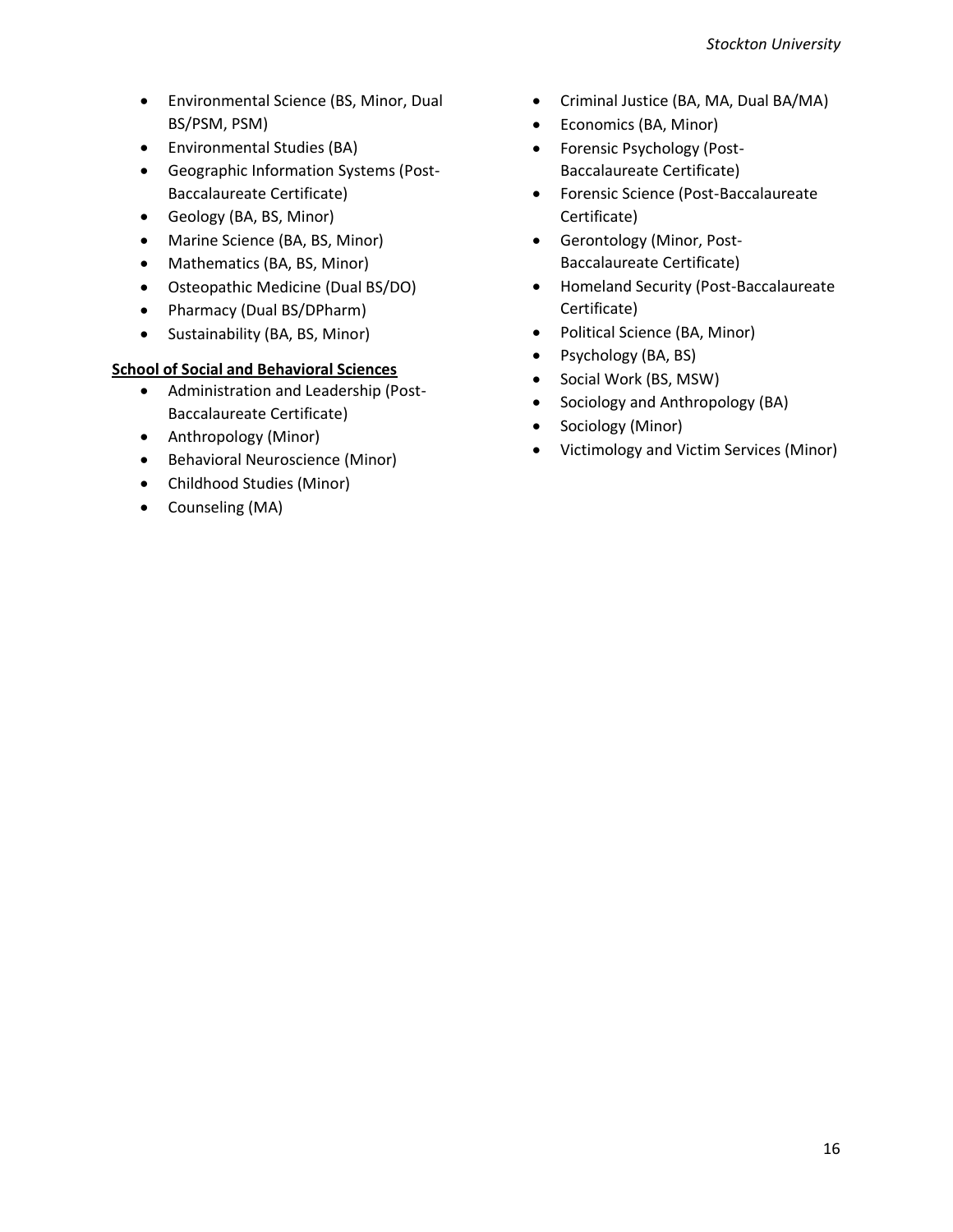# <span id="page-17-1"></span><span id="page-17-0"></span>**H. Major Research and Public Service Activities**

# *R&D Expenditures FY 2019*

|                                                         | Amount (\$) |
|---------------------------------------------------------|-------------|
| <b>Federally Financed Academic R&amp;D Expenditures</b> | 291,793     |
| State/local governments                                 | 129,494     |
| Business/non-profit organizations                       | 8,054       |
| Institutionally Financed Academic R&D Expenditures      | 1,159,566   |
| <b>Total Academic R&amp;D Expenditures</b>              | 1,588,907   |

*Source: FY2019 Audited Financial Report.*

# <span id="page-17-2"></span>*Grants/Contracts FY 2020*

| <b>Year End</b><br><b>Statistics</b> |                | \$ Value of<br><b>Submissions</b> | % Awarded<br>of \$ Amount<br><b>Requested</b> | <b>Awarded</b> | #<br><b>Submitted</b> | %<br><b>Submitted</b><br><b>Receiving</b><br><b>Awards</b> | <b>Still Pending</b> |
|--------------------------------------|----------------|-----------------------------------|-----------------------------------------------|----------------|-----------------------|------------------------------------------------------------|----------------------|
|                                      | Federal        |                                   |                                               | \$5,209,418    |                       |                                                            |                      |
|                                      | <b>State</b>   |                                   |                                               | \$6,921,550    |                       |                                                            |                      |
| <b>By Funding</b>                    | Local          |                                   |                                               | \$1,280,372    |                       |                                                            |                      |
| <b>Source</b>                        | Private        |                                   |                                               | \$1,073,813    |                       |                                                            |                      |
|                                      | <b>TOTAL</b>   |                                   |                                               | \$10,820,924   | 126                   | 73                                                         | \$1,883,654          |
|                                      | ARHU           |                                   |                                               | \$367,696      |                       |                                                            |                      |
|                                      | <b>BSNS</b>    |                                   |                                               | \$322,773      |                       |                                                            |                      |
|                                      | <b>EDUC</b>    |                                   |                                               | \$22,673       |                       |                                                            |                      |
|                                      | <b>GENS</b>    |                                   |                                               | \$25,202       |                       |                                                            |                      |
|                                      | <b>NAMS</b>    |                                   |                                               | \$3,412,295    |                       |                                                            |                      |
| By School/                           | <b>SOBL</b>    |                                   |                                               | \$3,365,034    |                       |                                                            |                      |
| <b>Department</b>                    | Athletics      |                                   |                                               | \$25,000       |                       |                                                            |                      |
|                                      | Cont. Studies  |                                   |                                               | \$1,678,784    |                       |                                                            |                      |
|                                      | Enrollment     |                                   |                                               | \$613,510      |                       |                                                            |                      |
|                                      | Police         |                                   |                                               | \$600,000      |                       |                                                            |                      |
|                                      | <b>Provost</b> |                                   |                                               | \$274,492      |                       |                                                            |                      |
|                                      | Stud. Affairs  |                                   |                                               | \$113,465      |                       |                                                            |                      |
|                                      | <b>TOTAL</b>   |                                   |                                               | \$10,820,924   |                       |                                                            |                      |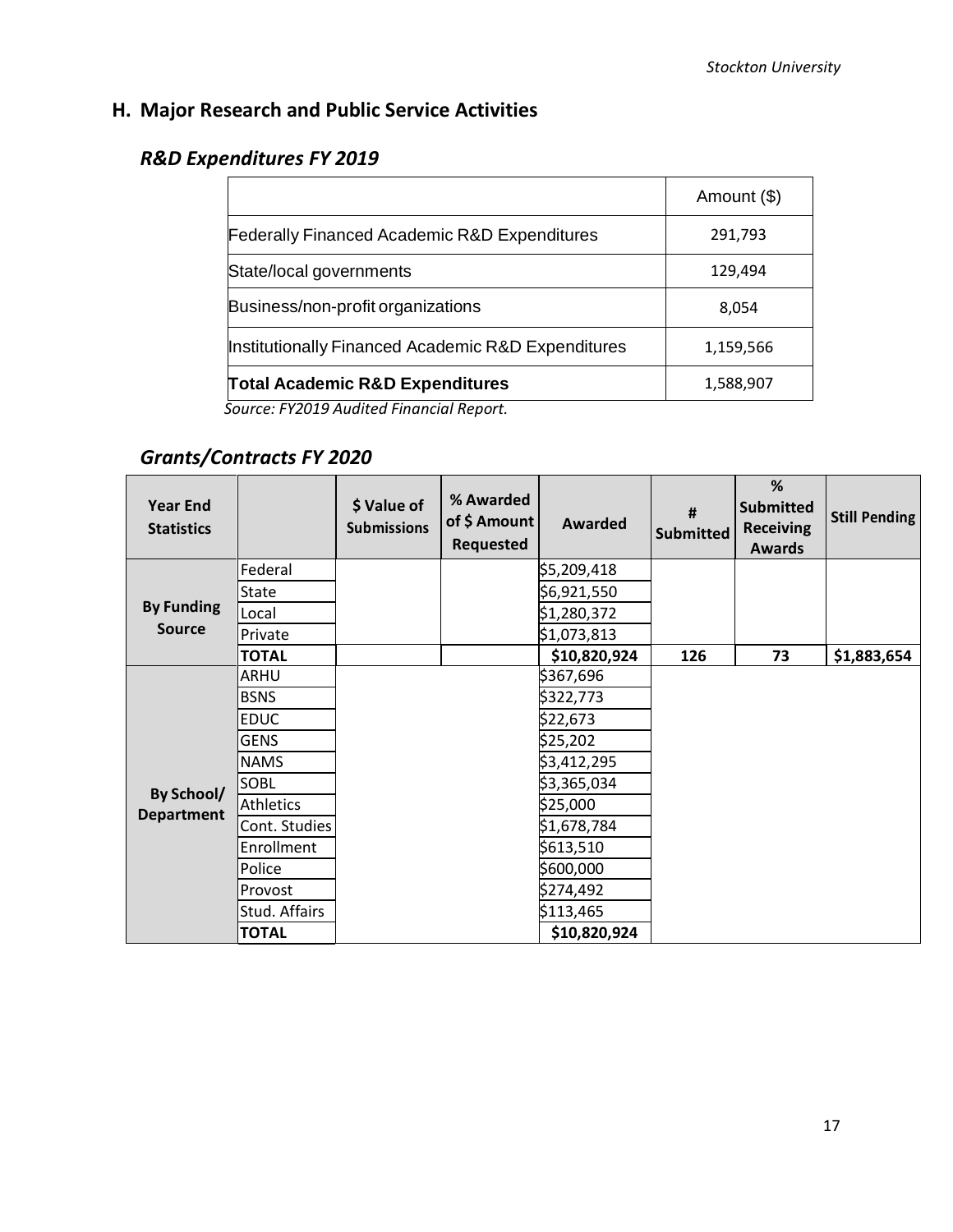

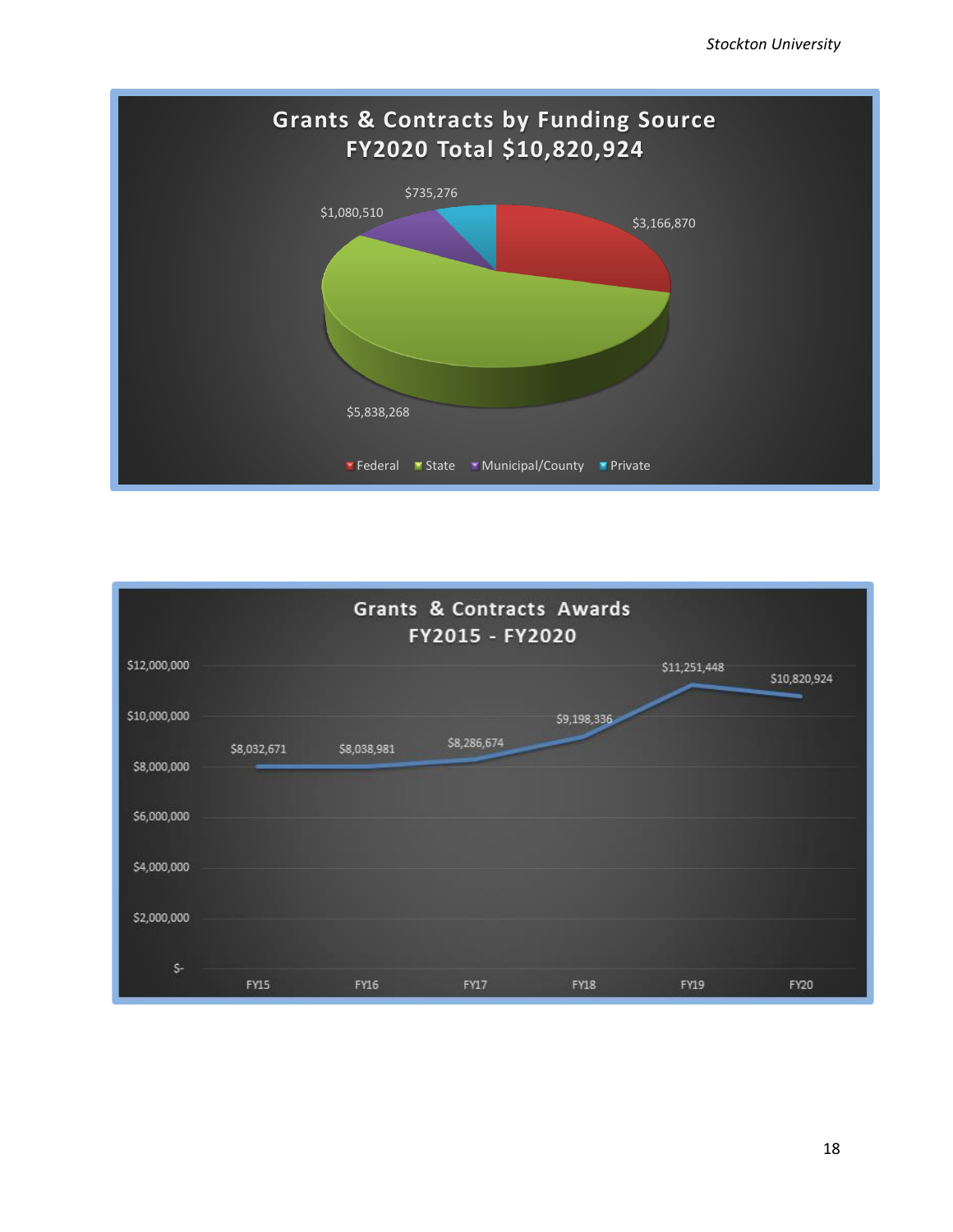

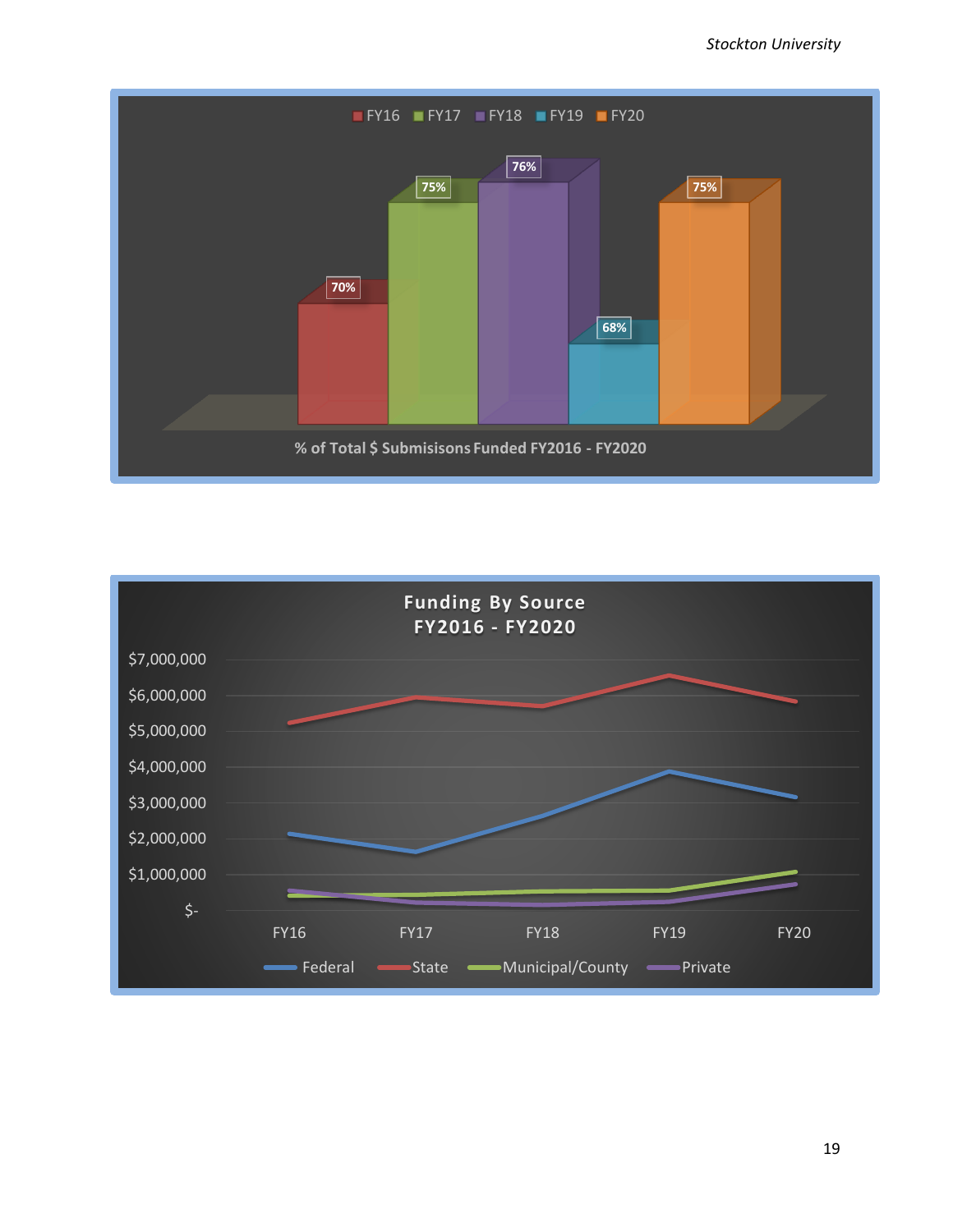<span id="page-20-0"></span>

| 2019 - 2020                                | <b>Total</b> | <b>ARHU</b> | <b>BUSN</b>  | <b>EDUC</b>                  | <b>GENS</b> | <b>HLTH</b>              | <b>NAMS</b>              | <b>SOBL</b> | President<br>, Provost,<br>Grad,<br>Staff,<br>Library |
|--------------------------------------------|--------------|-------------|--------------|------------------------------|-------------|--------------------------|--------------------------|-------------|-------------------------------------------------------|
| <b>Published Books &amp; Book Chapters</b> | 23           | 4           | 6            | $\mathbf{1}$                 | 6           | $\overline{\phantom{a}}$ | 2                        | 4           | $\overline{\phantom{a}}$                              |
| <b>Published Works</b>                     | 140          | 16          | 48           | 5                            | 6           | 21                       | 13                       | 22          | 9                                                     |
| <b>Performances &amp; Exhibitions</b>      | 154          | 57          | 59           | $\qquad \qquad \blacksquare$ | ٠           | 2                        | $\overline{\phantom{a}}$ | 22          | 14                                                    |
| <b>Presentations</b>                       | 222          | 44          | 42           | 9                            | 6           | 34                       | 11                       | 38          | 38                                                    |
| <b>Boards</b>                              | 37           | 4           | 4            | 1                            | 1           | 3                        | 1                        | 10          | 13                                                    |
| <b>Awards &amp; Grants</b>                 | 103          | 21          | 6            | 6                            | 7           | 15                       | 26                       | 17          | 5                                                     |
| <b>Professional Development</b>            | 34           | 1           | $\mathbf{1}$ | 2                            |             | 6                        | 1                        | 1           | 22                                                    |

# *Scholarly Activity Summary*

*\*External funding activity will be highlighted in a future supplemental publication*

# <span id="page-20-1"></span>*Community Engagement & Service-Learning Summary*

<span id="page-20-2"></span>Below are representative examples of community engagement at Stockton.

#### **Community Engagement**

- The Stockton Center for Community Engagement (SCCE) distributed two online newsletters providing an update of activities and drafted a substantial annual report. SCCE continued to draw on community and institutional knowledge to facilitate connections between students, faculty, and community needs in mutually beneficial ways. SCCE launched a new full-time Homework Completion Program at the Atlantic Marina neighborhood on Maryland Avenue (Maryland Avenue Homework Program) in Atlantic City and created a pilot Homework Completion Program at the Brigantine Homes community on Virginia Avenue in Atlantic City. The SCCE continued to manage numerous projects including:
	- o Stockton's Food Drive,
	- o Homework Completion Program at Stanley Holmes Village, Buzby Homes Village in Atlantic City, and the Pleasantville Library in Pleasantville,
	- o Naturalization Classes,
	- o English Learner's Program,
	- $\circ$  Afternoon Tea and Game Day programs with older adults in Atlantic City and Pleasantville, and
	- o the Campus Kitchen at Atlantic City.
- The SCCE worked with 272 Stockton student volunteers this year, served 1,086 meals through the Campus Kitchen program, tutored 163 youth through the Homework Completion programs, and helped three people become naturalized citizens.
- In a new pilot program held at the Scarpa Academic Center in Atlantic City, the SCCE helped 20 Atlantic County residents whose first language was Spanish become more fluent in the use of the internet to retrieve information important to the quality of their lives.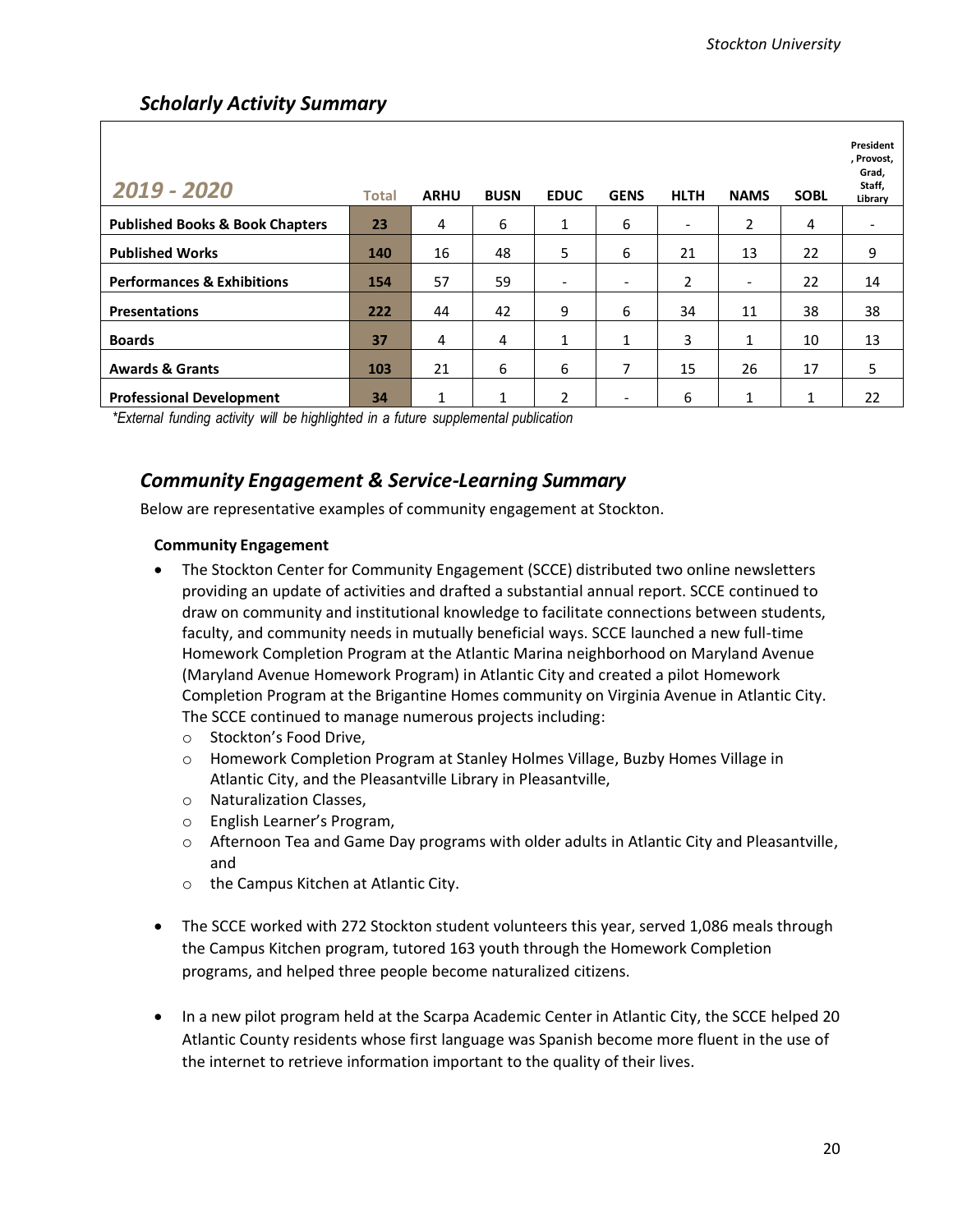- SCCE Student Fellows play an essential role in the Center's initiatives and projects, as they lend continuity to the projects and lead general Stockton student volunteers as well as meet the growing needs of the community. During AY 2019-2020, SCCE employed 23 Student Fellows, one alumna fellow, one graduate fellow, two community program specialists, and a van driver. During AY 2019-2020, these Fellows contributed to project coordination in Atlantic County including:
	- o tutoring at the Homework Completion Programs at Stanley S. Holmes Village, Buzby Homes Village, Maryland Avenue, the Pleasantville Library and Brigantine Homes;
	- o facilitating an English Learner's program in Pleasantville;
	- o teaching Naturalization Classes in Atlantic City; and
	- o managing meal preparation and delivery to families in need in the region.
- When the COVID-19 pandemic stay-at-home mitigation measures were implemented in New Jersey, the SCCE pivoted to virtual community programming. The Naturalization classes were conducted first in a conference call format and then in a Zoom room, while the Homework Completion Programs were piloted in Zoom and Google Hangout. The SCCE collaborated with the Atlantic City Police Department to distribute the meals from the Campus Kitchen to organizations in Atlantic City.
- For additional information about the activities of the SCCE please refer to [https://stockton.edu/community-engagement/index.html.](https://stockton.edu/community-engagement/index.html)

#### <span id="page-21-0"></span>**Service-Learning**

- The Office of Service-Learning has merged with the Center for Community Engagement to create the Center for Community Engagement and Service-Learning. As a result, we now have a strengthened center focused on promoting the ideals of public service and social responsibility and in serving the public good. There are currently two primary tenets of SCCESL -- Community Engagement and Service-Learning. We continue to create sustainable and reciprocal relationships with students, faculty, and community partners towards a collective effort for the greater good in AY 19-20. During the academic year, SCCESL worked collaboratively with over 205 community partners, 62 faculty, and 80 academic courses. The representation of courses and faculty members offering service-learning includes all schools at Stockton with the largest student involvement being in the Social and Behavioral Sciences, Health Sciences, and General Studies.
- During the Fall and Spring semester, over 80 courses were offered with the service-learning methodology. Students in those coursed applied for civic engagement grants, were able to showcase their outcomes at our Celebrations of Service each semester, and data was collected about their impact on the community. Most importantly, the process for becoming a service-learning course was updated. There is now an application and peer review process that holds each class to the Service-Learning standards.
- In our continued relationship with the Bonner Foundation, the Office of Service Learning has four cohorts, totaling 32 Bonner Leaders. Many of our Bonner Leaders are first generation college students and two-thirds of them qualified for Federal Work-Study Awards. We also developed a relationship with New Jersey Campus Compact and started our ChangeBuilders program in collaboration with the AC-EOF program. Currently, 152 students serve as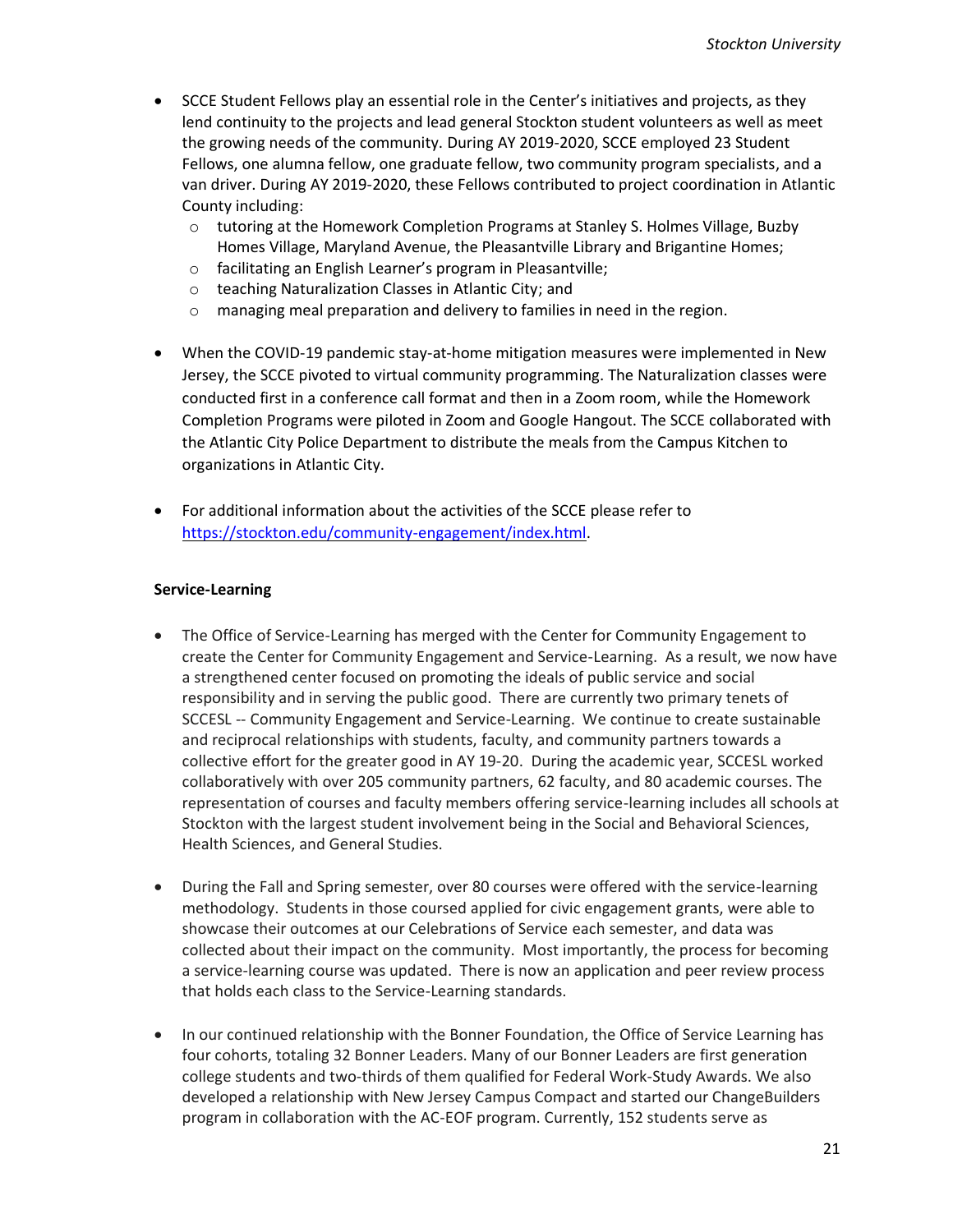ChangeBuilders, and collectively they have served 2,316 hours. That is the labor equivalent of \$58,895.

• Please refer to our website for additional information: [www.stockton.edu/engagement](http://www.stockton.edu/engagement).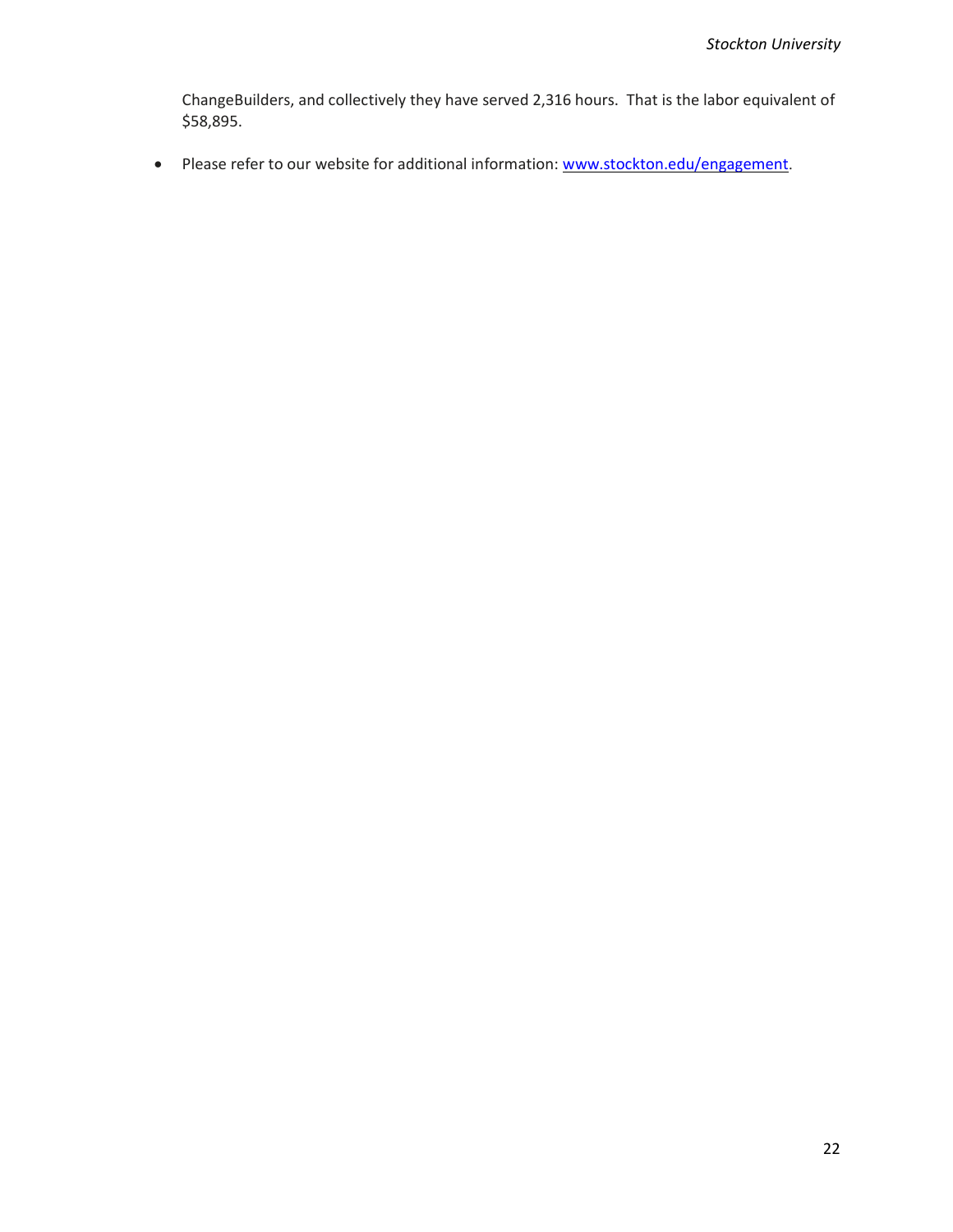# <span id="page-23-0"></span>**I. Major Capital Projects**

#### **July 2019 - June 2020**

#### **C&D Wing Roof Replacement**

Construction to replace the 30-year-old roofing material over the C&D Wings of the main academic spine began in May 2019 and was completed in August 2019. This project included repairs to the existing deck, new insulation, and a reflective coating to reduce heat buildup in the occupied spaces.

#### **Replace Lift Station #1**

Construction to replace a 40-year-old sanitary sewer lift station on the main campus began in May 2019 and was completed in October 2019. This project includes repairs to the existing sewer piping and the installation of a new lift station.

#### **F-Wing 100 Level Renovations**

Construction on a new Veterans Lounge as well as a new Women's Gender and Sexuality Center began in May 2019 and was completed in September 2019. Both spaces will provide staff offices, meeting rooms, computer stations, support spaces and lounge areas.

#### **Galloway Campus Reforestation**

In conformance with the regulations outlined by the NJDEP Division of Forestry, Stockton was required to reforest a 5-acre section of the campus with approximately 6,000 saplings. This is due to tree loss associated with campus expansion over the last 3 years. The project was completed in July 2020.

#### **Substation Renovations**

This project began in 2019 with a design for the removal and replacement of 6 antiquated campus electrical substations. The project developed into 3 phases and included new transformers, circuit breakers and switches. The project will be completed in August 2020.

#### **Renovations to the Water Plant**

This project consists of a new fire pump, standby generator and electrical substation on the site of the Galloway Water Plant. Construction began in June 2020 and will be complete in October 2020.